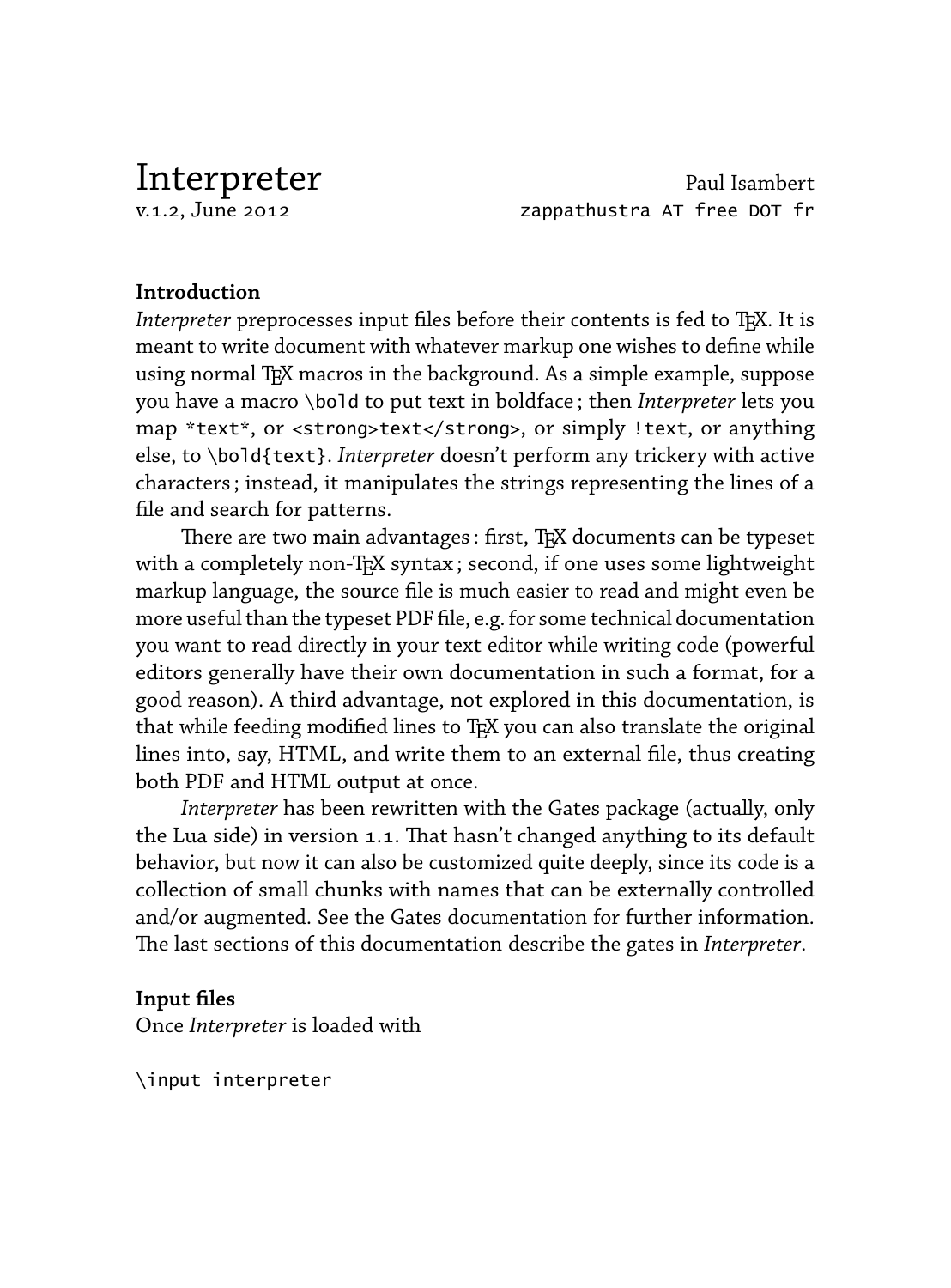in plain TEX or

```
\usepackage{interpreter}
```
in LaT<sub>F</sub>X, files to be processed are input as follows:

```
\interpretfile{<language>}{<file>}
```
There should exist a file i-<language>.lua containing the language used in ‹file›. For instance, the source of this documentation is interpreterdoc.txt, input in the master file interpreter-doc.tex with

```
\interpretfile{doc}{interpreter-doc.txt}
```
and the interpretation to be used is defined in i-doc. lua. The contents of such an interpretation file is the object of the rest of this documentation.

# **Paragraphs**

*Interpreter* doesn't process lines one by one. Instead, it gathers an entire paragraph and then processes the lines. It is important because you can manipulate an entire paragraph when a given pattern is detected, and modify several lines according to what happens in only one. A paragraph in *Interpreter* has nothing to do with what T<sub>E</sub>X considers a paragraph; instead, it is defined by the following string.

# interpreter.paragraph *(Default : blank line with spaces ignored)*

A string to be interpreted as a paragraph boundary when *Interpreter* collects lines before processing them. The string actually represents a pattern, so magic characters are obeyed. The default is %s\*, i.e. a blank line is considered a paragraph boundary, spaces notwithstanding. Of course, the end of the file itself is a paragraph boundary.

## **Declaring patterns**

Once the lines of a paragraph have been collected, *Interpreter* searches them trying to match declared patterns, but it doesn't do so indiscriminately : patterns are searched in a given order, as explained below.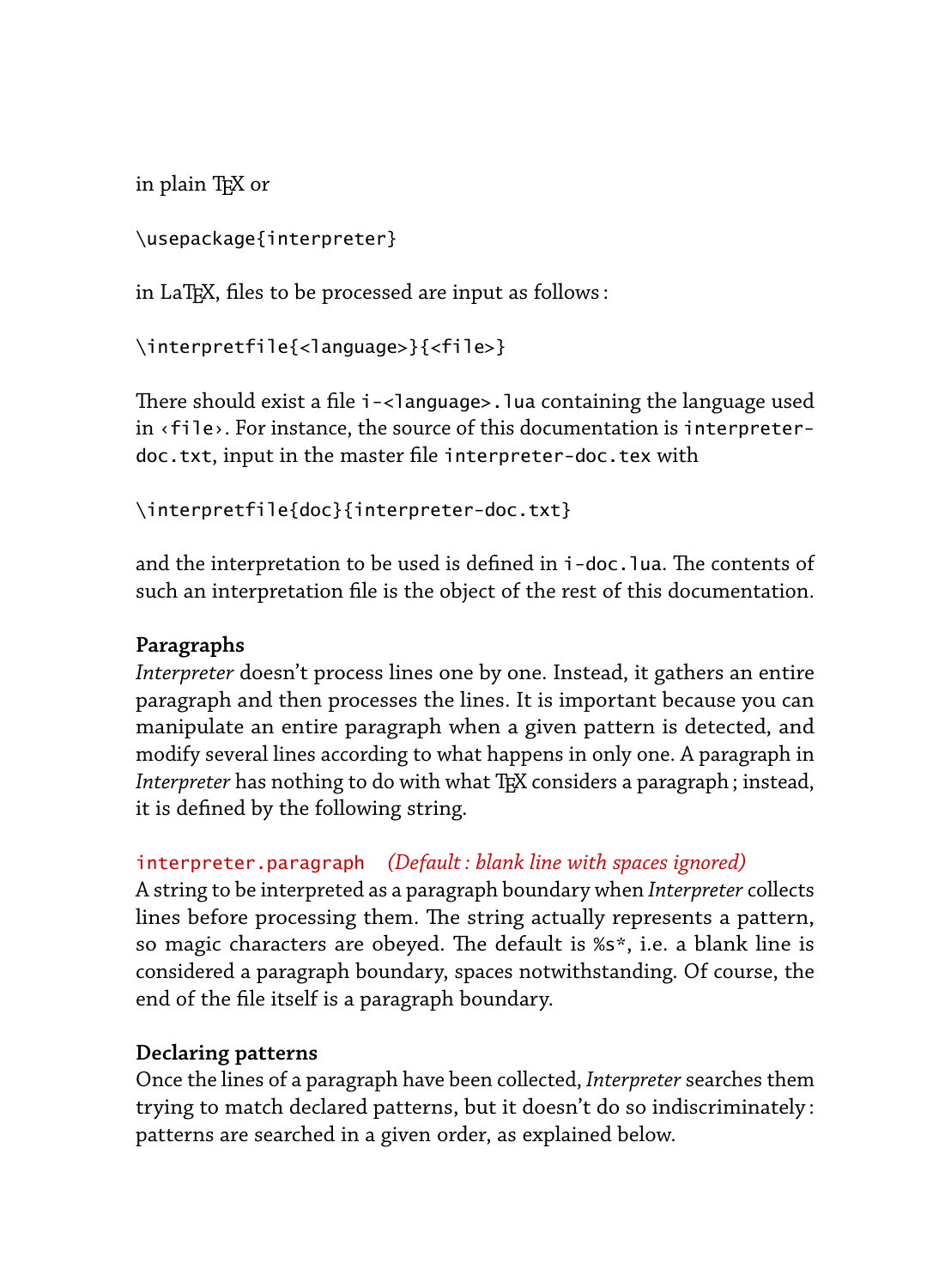Patterns are searched for in each line only, i.e. no match can occur across lines. However, since you can manipulate entire paragraphs based on a match in one line, the limitation easily vanishes.

#### interpreter.add\_pattern(‹table›)

This is the basic function used to defined patterns. The  $\triangle$ table> may contain the following entries, along other entries *Interpreter* won't use but which can be useful to you, especially with call below. The function returns a table.

## class *(Default :* intepreter.default\_class*)*

The class of the pattern. See the section on classes.

#### pattern

The pattern to match. Lua's magic characters are in force and should be escaped with % if necessary, unless nomagic is true (or the pattern itself is the result of interpreter.nomagic).

#### nomagic *(Default :* false*)*

A boolean deciding whether the pattern should be transformed with interpreter.nomagic.

#### replace

The replacement for the pattern, applied only if there is no call entry. This may be a string, a table or a function. *Interpreter* simply executes something similar to string.gsub(), hence the replacement follows this function's ordinary syntax. More precisely, if replace is a string, the pattern is replaced with it ; in this string, %n may be used to denote the *n*th capture in the pattern. If replace is a table, the first capture or the entire match (if there is no capture) is used as the key, and the associated value is used as the replacement. If replace is a function, it is called with the captures passed as arguments, or the entire match if there is no capture. For instance, the following pattern will replace all  $*$ text $*$  with \bold{text}:

```
interpreter.add_pattern{
 pattern = "%(-)%*",
```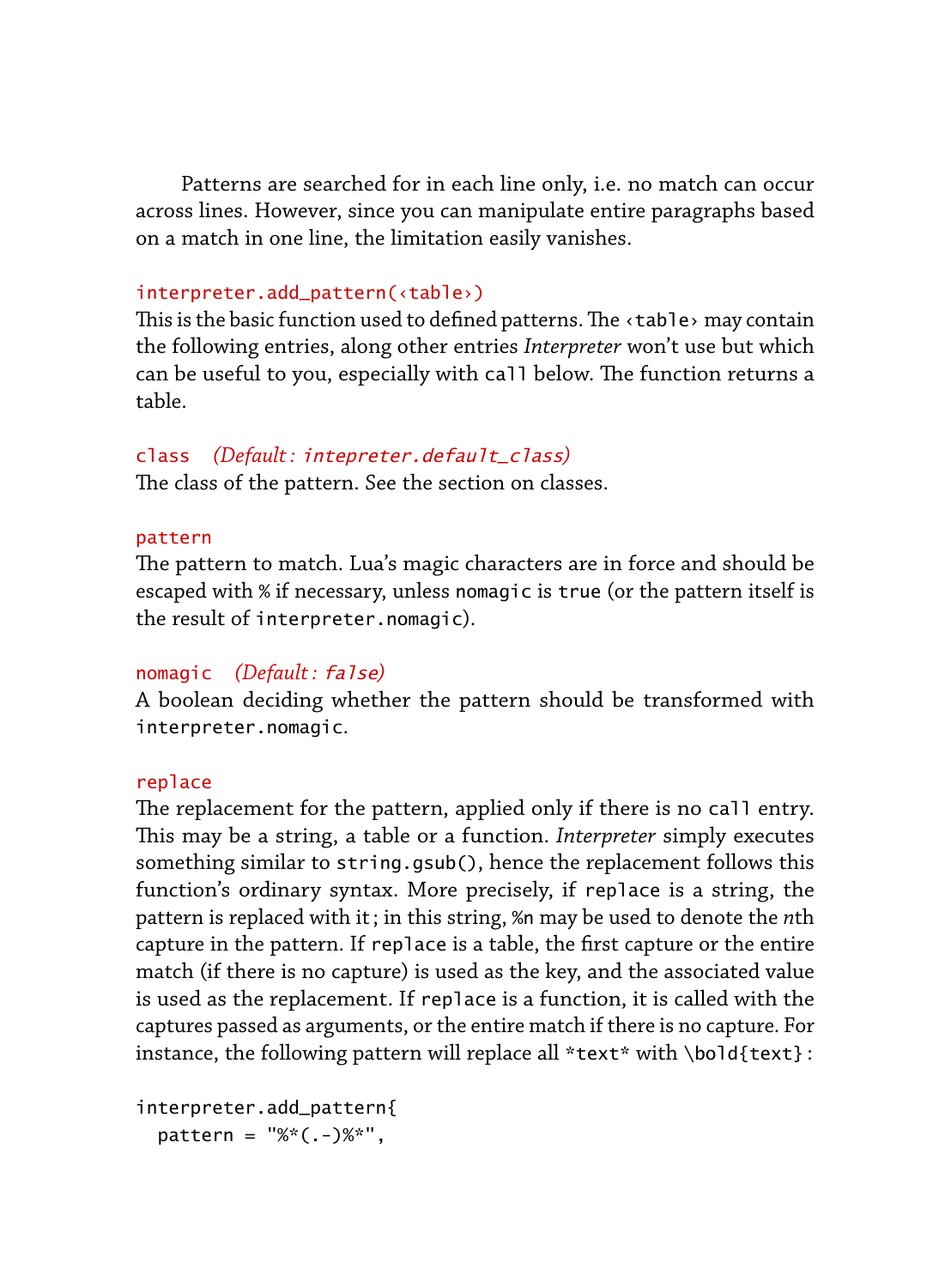```
replace = [\lfloor \text{bold{M1}} \rfloor]}
```
# offset *(Default : 0)*

The number of positions *Interpreter* should shift to the right after a match has occurred. Normally, *Interpreter* starts searching for another occurrence of the current pattern at the same position where it found the last one. However, loops might easily occur : the replacement for a pattern may very well contain another match for the same pattern, so *Interpreter* will get stuck. Suppose for instance you want to replace TeX with  $\$ TeX. The first match will do that, but then *Interpreter* will start searching again at the backslash, producing  $\Theta \ \theta \$ , then  $\(\tau)$  atc. In this case, if you set offset to 2 in the pattern, then search will start again at the e and no new match will occur.

#### call

This entry shall contain a function to be called if there is a match (if this entry exists, replace isn't applied). It is meant to perform complex tasks that aren't amenable to simple string replacement. The function will be executed as follows :

function (paragraph, line, index, pattern)

paragraph is a table representing the current paragraph ; lines are stored at successive indices. The last line of this paragraph is always the paragraph boundary (see interpreter.paragraph), unless the paragraph stopped at the end of the file. The second argument, line, is a number representing the index in paragraph containing the line where the pattern was found ; index is the position in this line where the match occurred. Finally, pattern is the entire table declared with interpreter.add\_pattern and containing all the entries discussed here.

The function may return zero, one, or two numbers. If it returns none, the search for the next occurrence of the pattern will start again on the same line (rather, on the line with the same position in the paragraph), at index. If it returns one number, the search will resume at the same line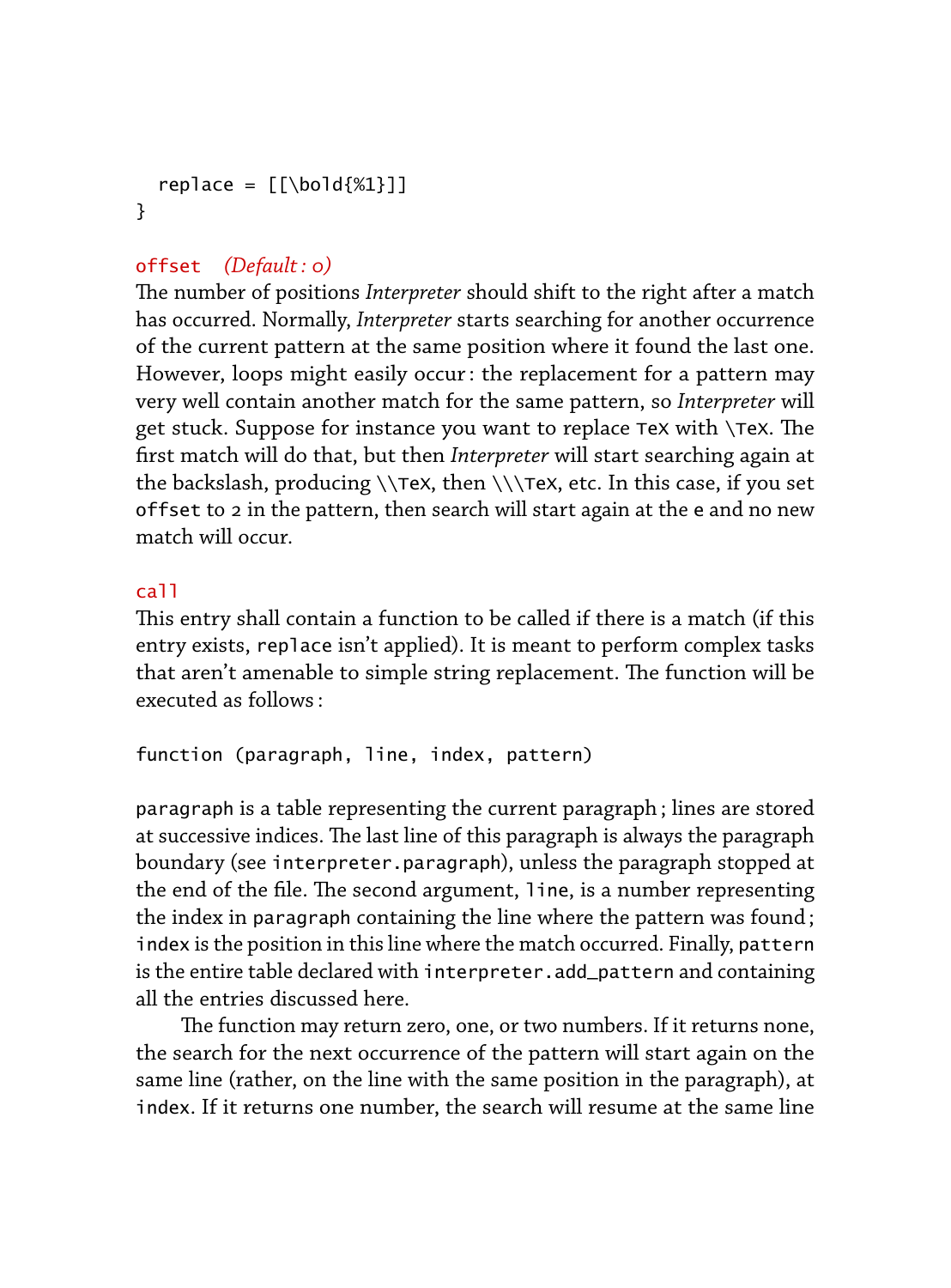but at position *n*, with *n* the returned number. Finally, if two numbers are returned, the search will resume at line *m* at position *n*, *m* and *n* being the returned values. Specifying which line should be examined when the search resumes might be necessary if the function adds new lines in the paragraph *before* the current line, since *Interpreter* only keeps count of line numbers.

The entire paragraph can thus be modified if necessary. For instance, suppose you want to declare comments in your source file with only ! Comment in the first line, i.e. TEX should ignore a paragraph such as :

!Comment This should be ignored by TeX

Then the following pattern will do (where the function requires only the first argument) :

```
local function comment (paragraph)
  for n, l in ipairs(paragraph) do
   paramph[n] = "%". 1
 end
end
interpreter.add_pattern{
 pattern = "^!Comment",
 call = comment}
```
# interpreter.nomagic (string)

A function which reverses the usual Lua magic for patterns : ordinary magic characters are normal characters here, unless they are prefixed with %, in which case they are magic again. For instance, a pattern like .+ is normally interpreted as "one or more characters". If passed to this function, a pattern is returned meaning "a dot followed by a plus sign". On the contrary, %.%+ normally has the second interpretation, while with interpreter.nomagic it has the first one. The function makes another transformation :  $\ldots$  is used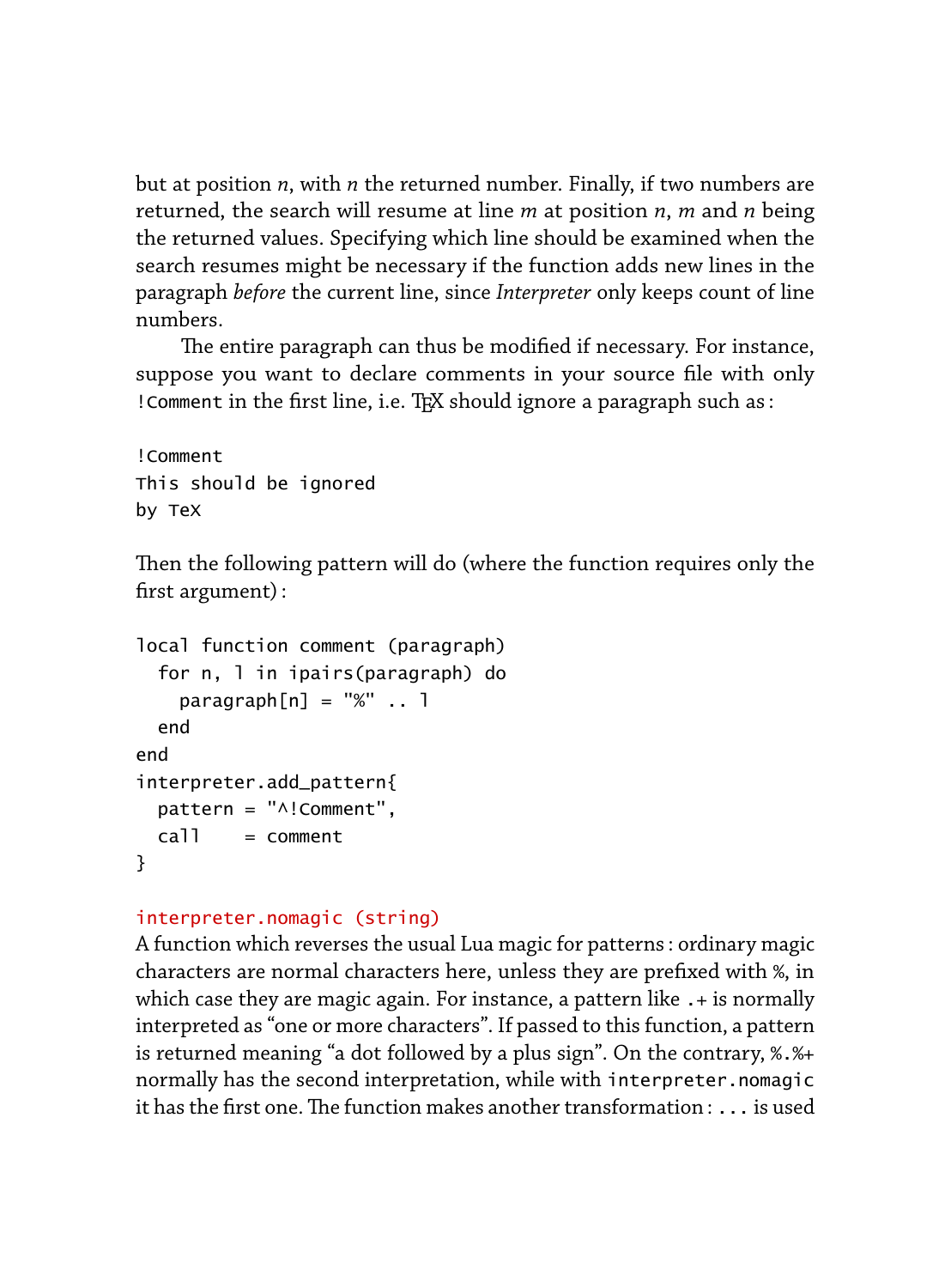to denote a capture  $(.-)$ . Thus interpreter.nomagic('\*...\*') returns a pattern matching any number of characters surrounded by stars and capturing those characters ; this would be expressed in ordinary Lua magic as  $%*(.-)$ %\*.

#### **Classes**

As already alluded to, the search for patterns isn't done at random. Instead, patterns are organized in classes, which are applied one after the other. More precisely, the process is as follows : *Interpreter* searches the entire paragraph for the first pattern in class 1, then for the second pattern in the same class, then for the third, etc., then when there is no pattern left in class 1 it does the same with class 2, up to class *n*, where *n* is the highest class number such that there exists a class *n - 1* (in other words, classes should be numbered consecutively). Finally, the same goes for the patterns in class 0 (which always exists, even if it contains no pattern).

Inside a class, patterns are ordered by length from long to short, or alphabetically if two patterns have the same length. This means that if you use e.g. /text/ for italics and //text// for bold, you don't need to put the second pattern in a class before the first to avoid //text// being interpreted as two empty arguments in italics surrounding a text in roman. Since the way the bold-pattern will be declared, e.g.  $//(.-)/(, is probably$ longer than for the italic-pattern, e.g.  $/$ (.-) $/$ , it will always match first.

That said, the sorting isn't very clever and simply relies on the number of symbols, no matter what they mean ; in the patterns above, the parentheses denote a capture but they still count in the pattern's length as understood by *Interpreter*. Alternatively, while .\* denotes "zero or more character" and %+ means "a plus sign" (+ being magic, you have to escape it to refer to it), in *Interpreter*'s eye the two patterns have the same length : two. Finally, one should be aware that patterns declared with a nomagic entry set to true are sorted after they've been transformed (so that their real length might not be obvious). So classes are needed when patterns need a proper ordering no matter their lengths. For instance, some patterns should always be declared first, as they protect input from *Interpreter* (see next section), while others might need to be declared last, as they rely on what previous patterns might have done. Besides, classes are metatables for the patterns they contain.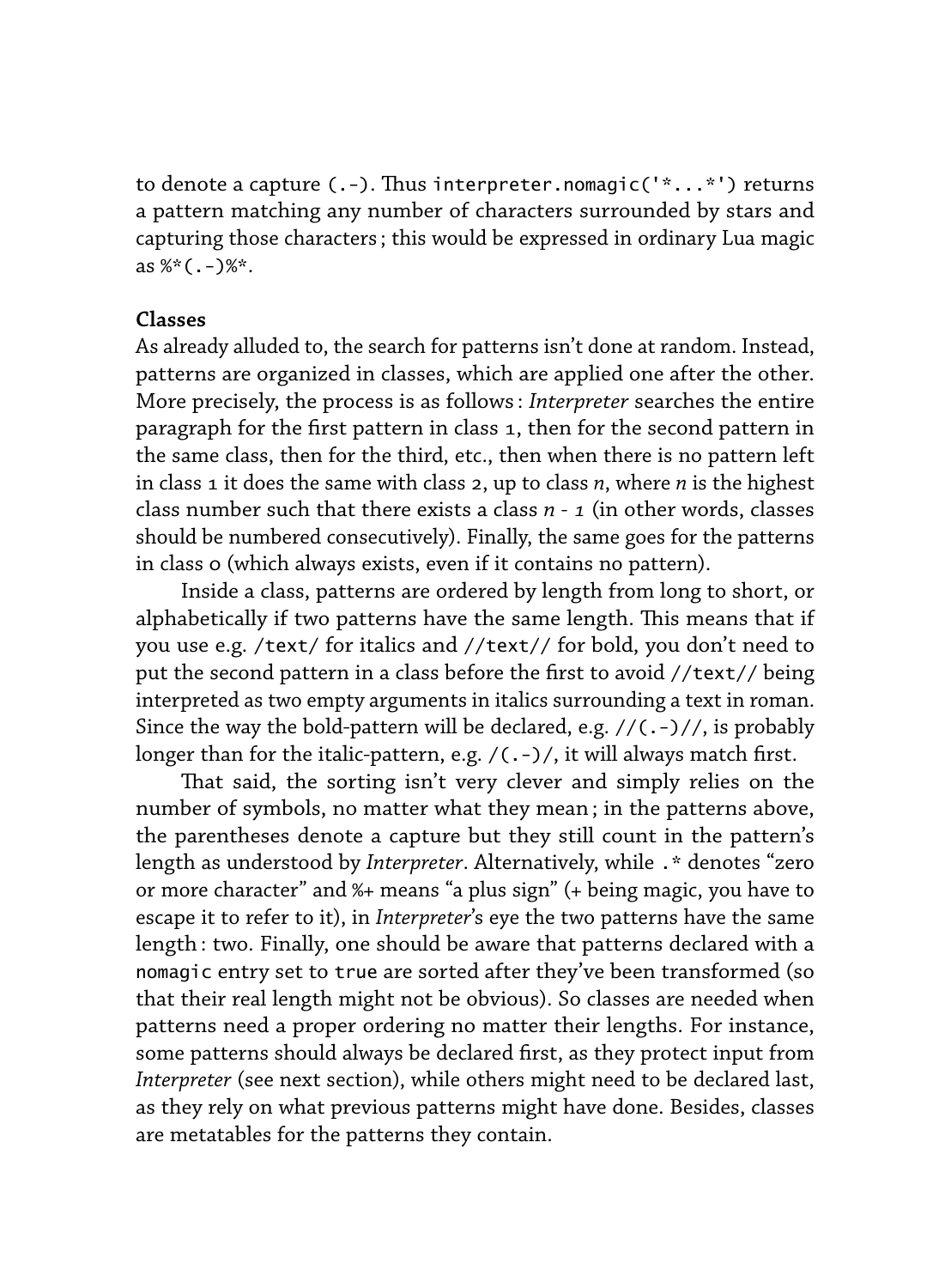#### interpreter.default\_class *(Default : 1)*

All patterns belong to a class, even though you may omit the class entry when declaring one. In this case, the pattern is assigned to the class denoted by this number.

#### interpreter.set\_class(number, table)

Defines class number as table. Classes don't need to be defined beforehand for patterns to be added to them (rather, *Interpreter* defines them implicitly when needed). However, classes are also metatables for the patterns, so that if there lacks an entry in a pattern's table, the class's entry is used if it exists. The function returns a table

## **Protecting input**

Sometimes you want *Interpreter* to refrain from interpreting ; that is most useful for verbatim code, for instance. There are various ways to do that.

# interpreter.active *(Default : true)*

A boolean switching *Interpreter* on and off. Beware, the switching applies only starting at the next paragraph.

## interpreter.protect([line])

A function protecting all or part of the current paragraph. If line is given, it should be a number *n*, and line *n* in the current paragraph will be protected ; without line, the entire paragraph is protected. Protecting means that the patterns not yet searched for will be ignored. For instance, if you want material to be read verbatim when surrounded with  $\alpha$  code> and  $\alpha$  / code>, you can declare a pattern as follows :

```
local function verbatim (buffer)
 buffer[1] = "\\verbatin"buffer[#buffer - 1] = "\\endverbatim"
 intepreter.protect()
end
interpreter.add_pattern{
  pattern = "^%s*<code>%*s$",
```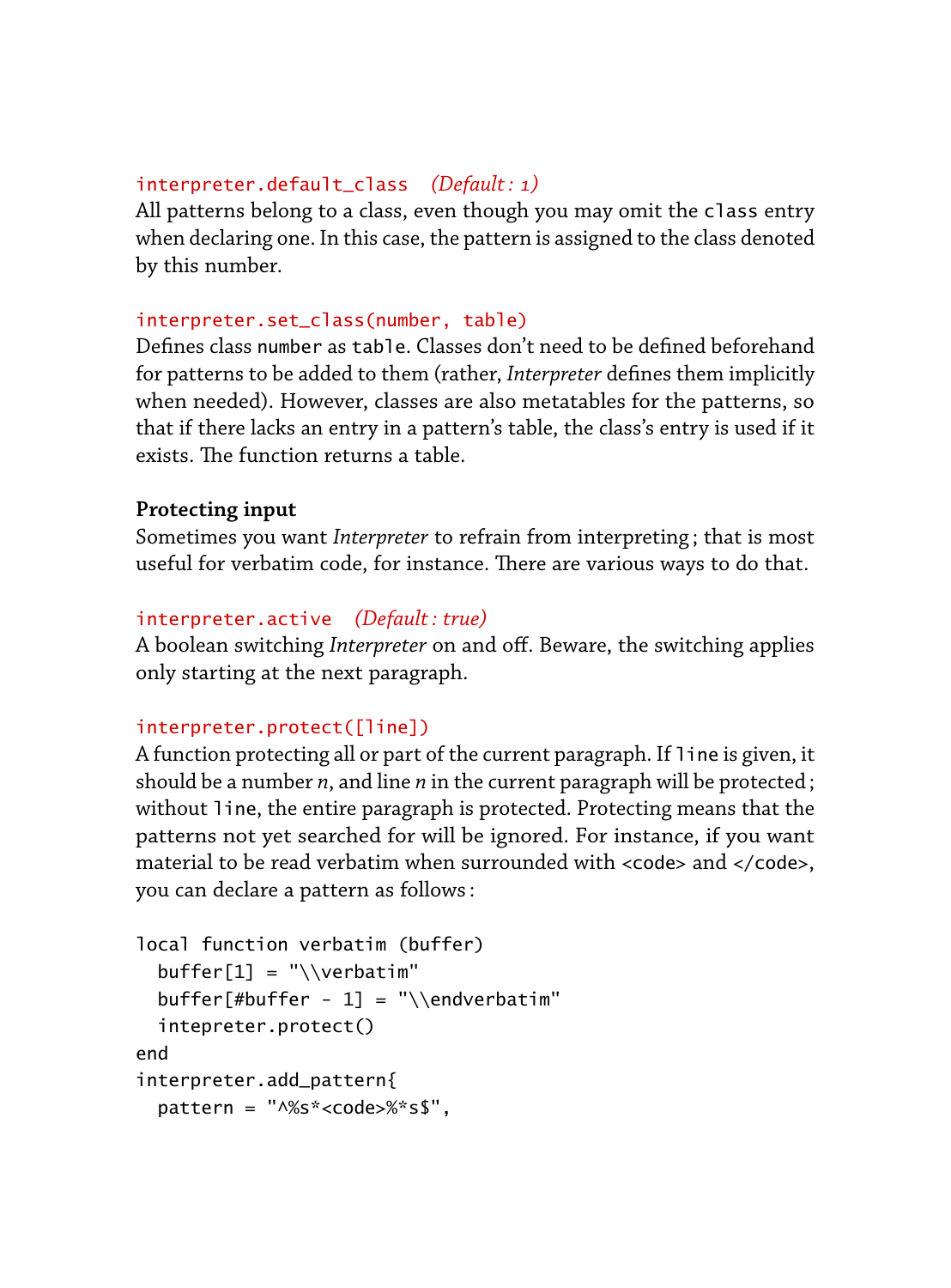```
call = verbatim,class = 1}
```
This code is extremely simplified: it assumes that  $<$  code> and  $<$ /code> starts and ends the paragraph and that </code> isn't the last line of the file (otherwise it'd also be the last line in the paragraph, whereas here the last one is the paragraph boundary). An important point is that the pattern belongs to the first class, so it is called before all other patterns (provided there is no shorter pattern in class 1) and prevents them from doing anything, since the entire paragraph is protected. (Typesetting the material as verbatim material obviously depends on the \verbatim macro, not on *Interpreter*.)

## interpreter.escape

A character which prevents patterns from being replaced if immediately preceded by it. As an example, if interpreter.escape =  $'$  -', and \*text\* denotes italic, then \*text\* will produce *text* while \_\*text\* will produce \*text\*. Once a paragraph has been processed, *Interpreter* removes all escape characters. Only one character can be an escape character.

# interpreter.protector(left[, right]) *(*right *defaults to* left*)*

Defines two characters to protect what they surround. In other words, *Interpreter* replaces patterns only if the match isn't found between left and right. Unlike the escape character, you can define as many protectors as you wish ; and unlike the escape character again, *Interpreter doesn't* remove them once the paragraph has been processed, so you must take care of them. For instance :

```
intepreter.protector('"')
interpreter.add_pattern{
 pattern = ''(.-)"',
  replace = '\\verb`%1`',class = 0}
```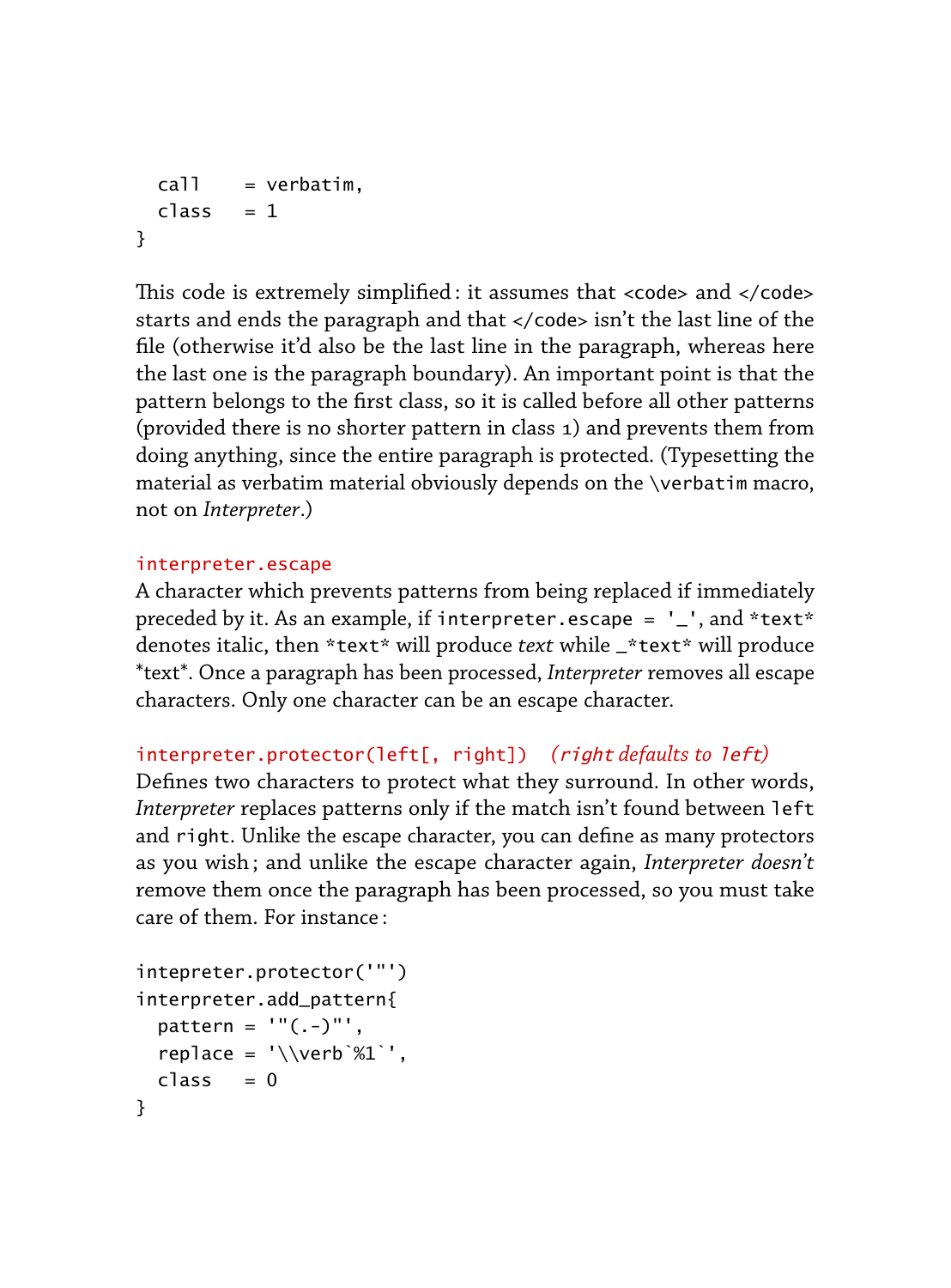Anything between double quotes will be left untouched ; then, when the paragraph has been processed for all other classes, a pattern in class 0 calls the \verb command to take care of the argument. Note that the protectors should enclose what they protect without coinciding with it ; this is not the case here, which is why the pattern is applied.

# interpreter.direct

## *(Default : two percent signs then* <sup>I</sup> *and at least one space)*

A string, actually a pattern, signalling that the line which it begins should be processed as Lua code. The default is %%%1%s+, i.e. %%I followed by at least one space. The pattern shouldn't declare itself as attached to the beginning of the line (as in ^%%%%I%s+) because they will be matched at the beginning of the line only anyway. The line is processed with the loadstring function, and then turned into an empty line. For instance :

%%I interpreter.active = false This won't be interpreted... %%I interpreter.active = true

As this example shows, lines flagged with interpreter.direct don't obey interpreter.active and are always processed as described above.

## **Technical stuff**

You don't have to bother with this section if you don't mind how *Interpreter* does its job ; actually you won't learn much anyway.

## interpreter.reset()

A function which resets everything to default and deletes classes. It is used when calling \interpretefile so that new interpretetions start from zero.

#### interpreter.register(function)

A function called to put *Interpreter*'s main function into the post\_linebreak\_filter callback ; you can redefine it at will. If it is undefined, callback.register() is used, unless luatexbase.add\_to\_callback() is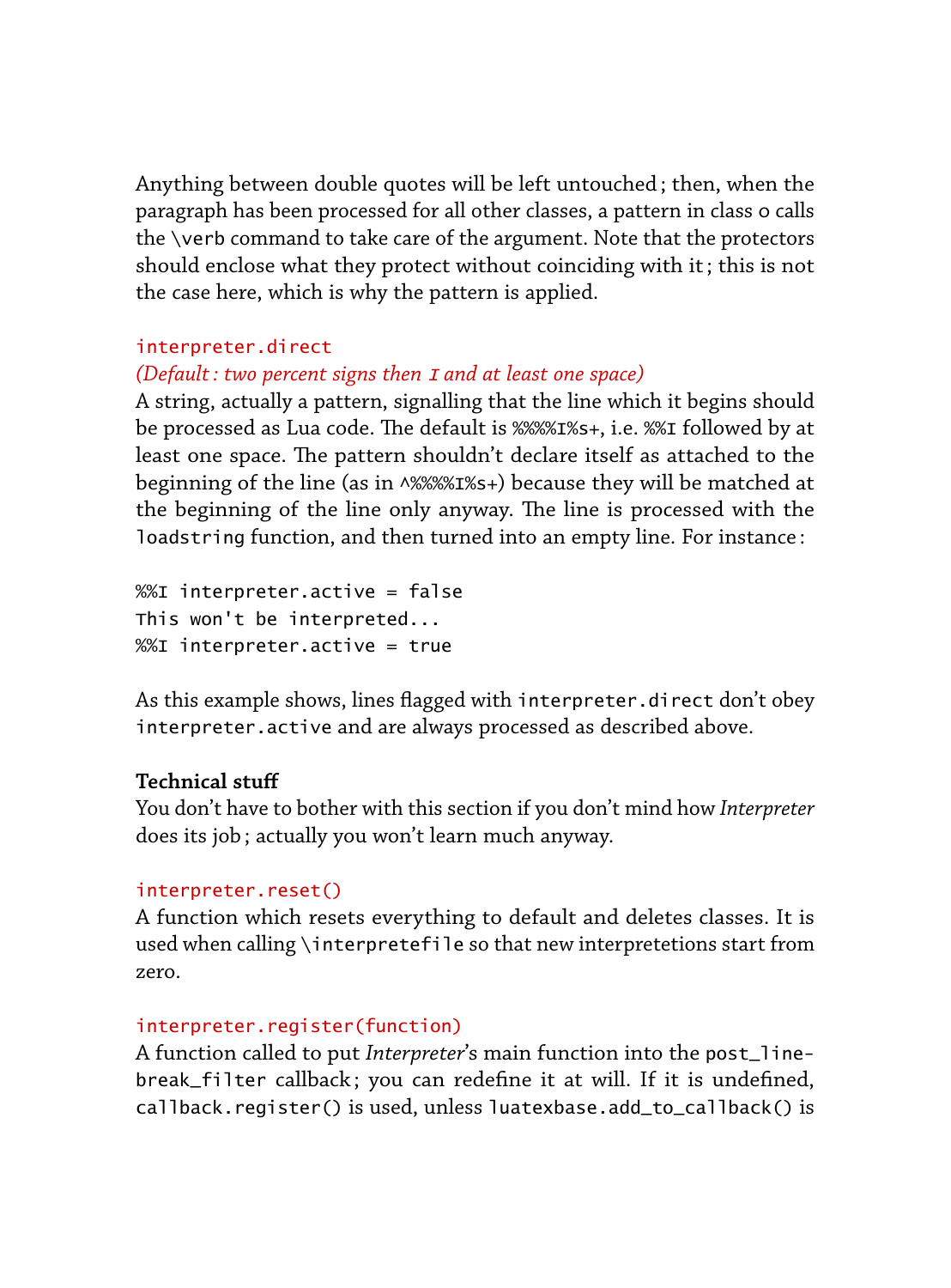detected. (The detection takes place at the first call to \interpretfile, so there is no need to load *Interpreter* after luatexbase.)

#### interpreter.unregister(function)

A function called to remove *Interpreter*'s main function from the post\_linebreak\_filter callback. It works similarly to the previous one.

#### **An example : i-doc.lua**

Here's a description of i-doc. lua, the file containing the interpretation used for *Interpreter's* documentation. Remember that none of the TFX macros used here is defined by *Interpreter*; instead, they are my own and should be adapted if necessary. Also several options taken here are far from optimal but are convenient examples.

Shorthands for often used functions.

```
local gsub, match = string.gsub, string.match
local add_pattern = interpreter.add_pattern
local monagic = interpreter.nomagic
```
Class 1 and 2 will be used for verbatim (thus protecting) and "normal" patterns go into class 3 or higher.

```
interpreter.default_class = 3
```
The reader might have observed that interpreter-doc.txt begins with a table of contents. This table is useful for the source file only, and isn't typeset by TEX, because the following pattern suppresses it : the entire paragraph containing TABLE OF CONTENTS on a line of its own is deleted. Protecting the paragraph is useless, but it makes things a little bit faster because the paragraph won't be pointlessly searched for other patterns.

```
local function contents (buffer)
  for n in ipairs(buffer) do
   buffer[n] = ""end
```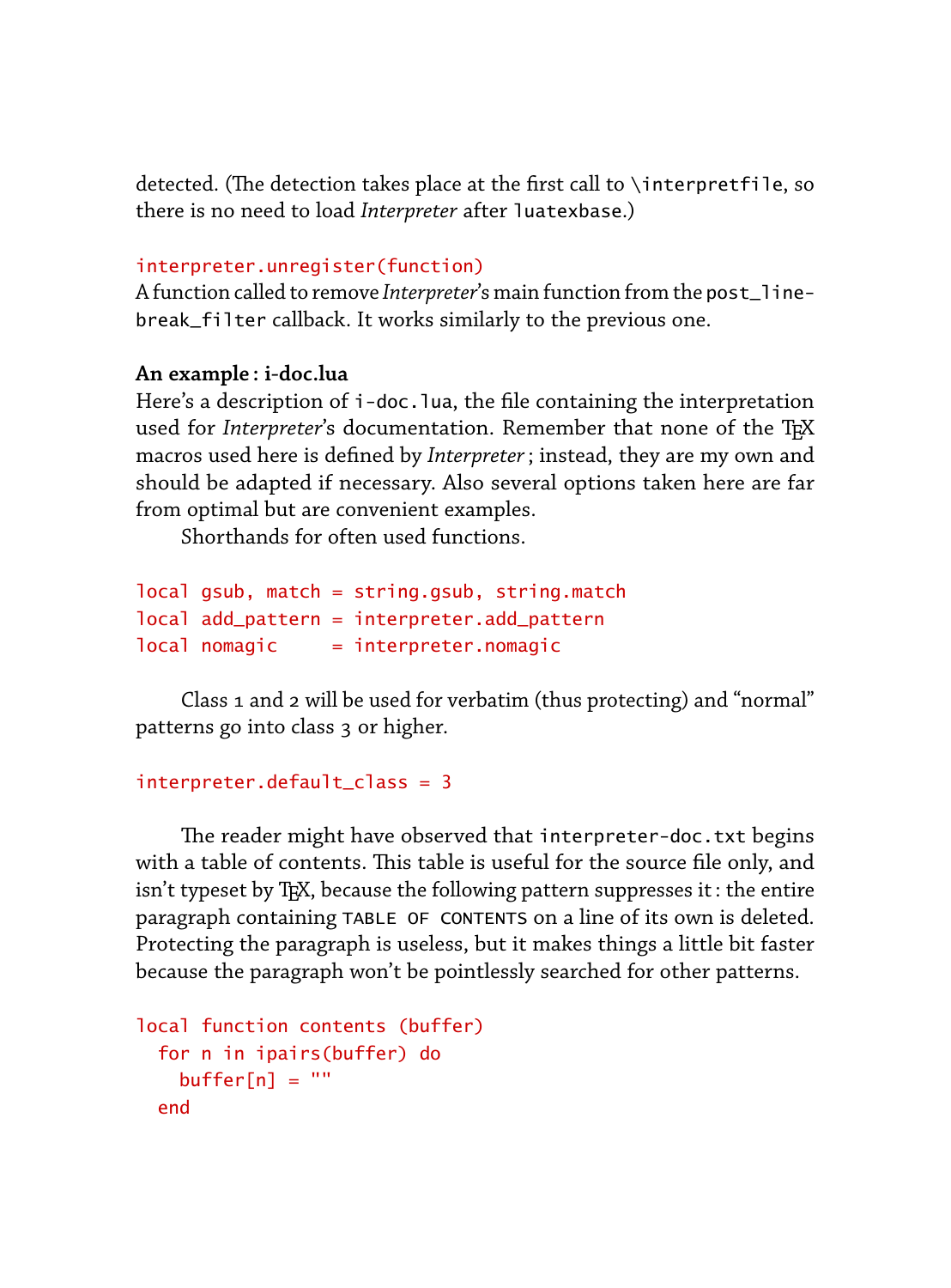```
interpreter.protect()
end
add_pattern{
 pattern = "^%s*TABLE OF CONTENTS%s*$",
 call = contents,class = 1}
```
Sections headers are typeset as

====================================== section\_tag === Section title ==================== ======================================

The first and third line are decorations and they are removed. The section\_tag is meant for the source only again (linking the section to the table of contents). I could have used it to create PDF destinations, but that seemed unnecessary in such a small file. The associated pattern is: at least four equals signs.

```
add_pattern{
  pattern = "^{\sim} == + .*",
  replace = ""}
```
The middle line is spotted with the tree equals sign at the beginning of the line (the previous pattern being longer, the decoration lines have been already removed and they won't be taken for section titles). The signs are removed and replaced with \section{ and }.

```
local function section (buffer, num)
  local <math>l = buffer[num]</math>l = gsub(1, "^* = 265, "^*, "\\section{'")}
  l = g \text{sub}(l, "%s*-+%s*", "}'')buffer[num] = 1
```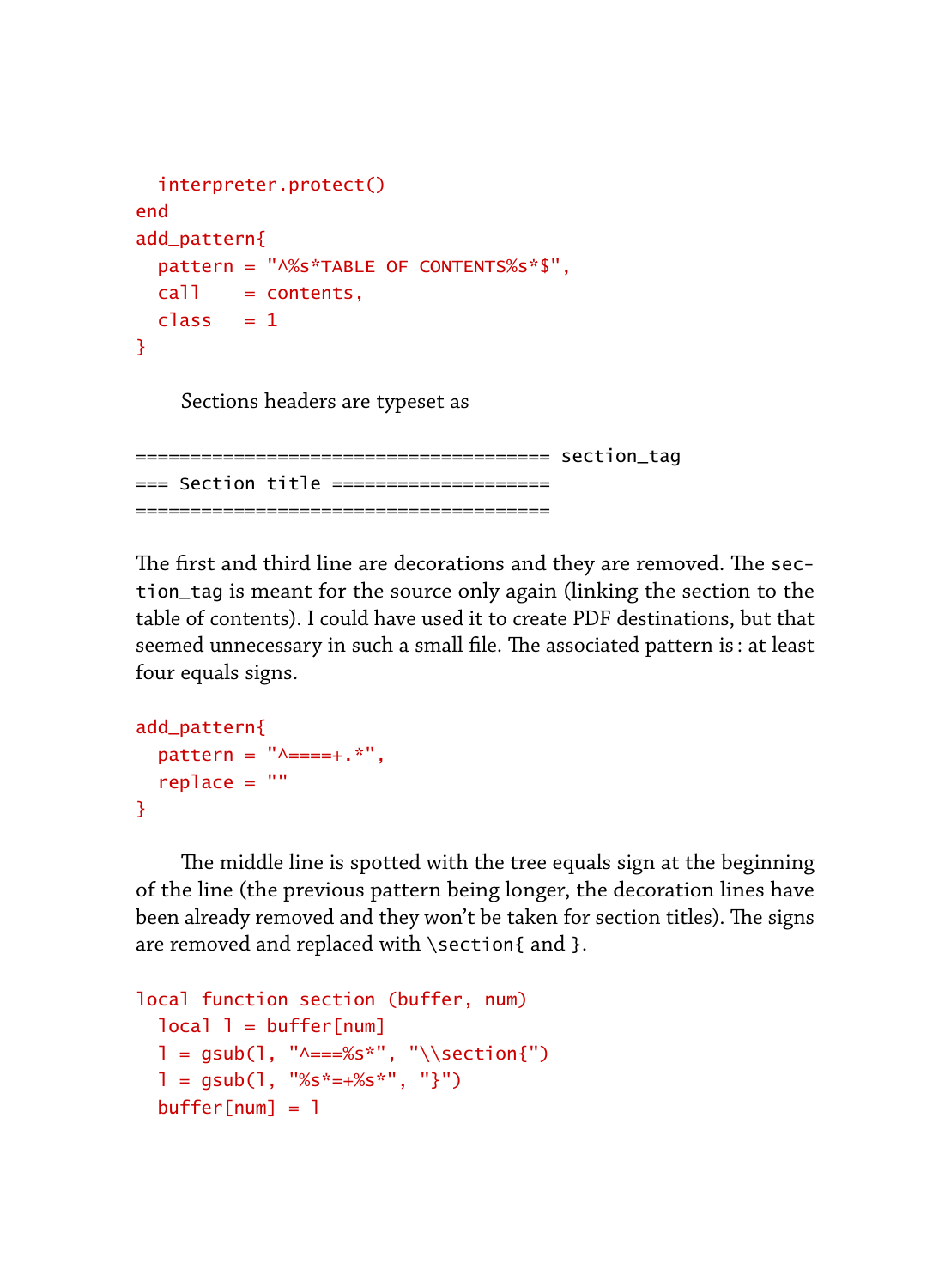```
end
add_pattern{
  pattern = "^{\prime} = =",
  call = section}
```
The following pattern simply turns Interpreter into  $\iota$  and {Interpreter}. The meaning of the \ital command is obvious, I suppose. Note the offset : starting at the backslash, this leads to the *n* in *Interpreter*, thus avoiding matching the pattern again. The Lua notation with double square brackets is used for strings with no escape character (hence \ital and not \\ital as would be necessary with a simple string).

```
add_pattern{
  pattern = "Interpreter",
  replace = [\lceil \frac{interpreter}}],
  offset = 7}
```
Turning TeX into TEX. This illustrates the use of a function as replace; the point is that \TeX should be suffixed with a space if initially followed by anything but a space or end of line (so as not to form a control sequence with the following letters), and it should be suffixed with a control space if initially followed by a space or end of line (so as to avoid gobbling the space). So the function checks the second capture. Note that simply replacing TeX with \TeX{} would be much simpler, but less instructive !

```
local function maketex (tex, next)
 if next == " " or next == " " then
    return [[\TeX\ ]]
 else
    return [[\TeX ]] .. next
 end
end
add_pattern{
```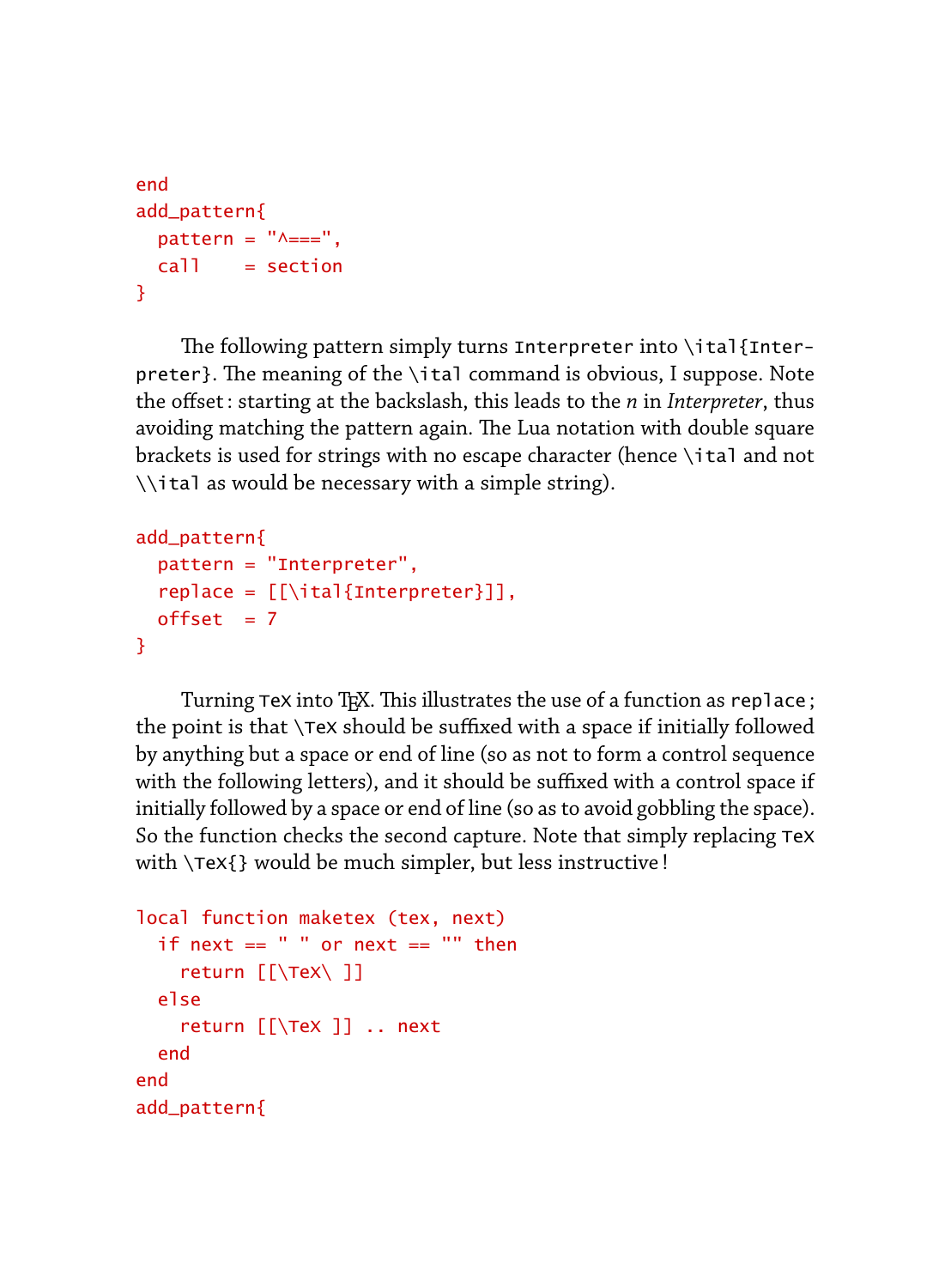```
pattern = "(Tex)(.?)",
  replace = maketex,offset = 2}
```
e following turns <text> into ‹text› and \_text\_ into *text*. Setting a class just so the patterns inherit the nomagic feature is of course an overkill, but that's an example.

```
interpreter.set_class(4, {nomagic = true})
add_pattern{
  pattern = "<...>".replace = \lceil \frac{81}{1} \rceil,
  class = 4}
add_pattern{
 pattern = "...",
  replace = [\lceil \frac{81}{3} \rceil],class = 4}
```
I use double quotes as protectors ; they are replaced with a \verb command at the very end of the processing (with class 0).

```
interpreter.protector('"')
add_pattern{
  pattern = nomagic'"..."',
  replace = \lceil \cdot \cdot \cdot \cdot \cdot \cdot \rceil \rceil,
  class = 0}
```
The description of functions (in red in the PDF file) are handled with the \describe macro, which takes the function as its first argument and additional information as its second one (typeset in italics in the PDF file). In the source, it is simply marked as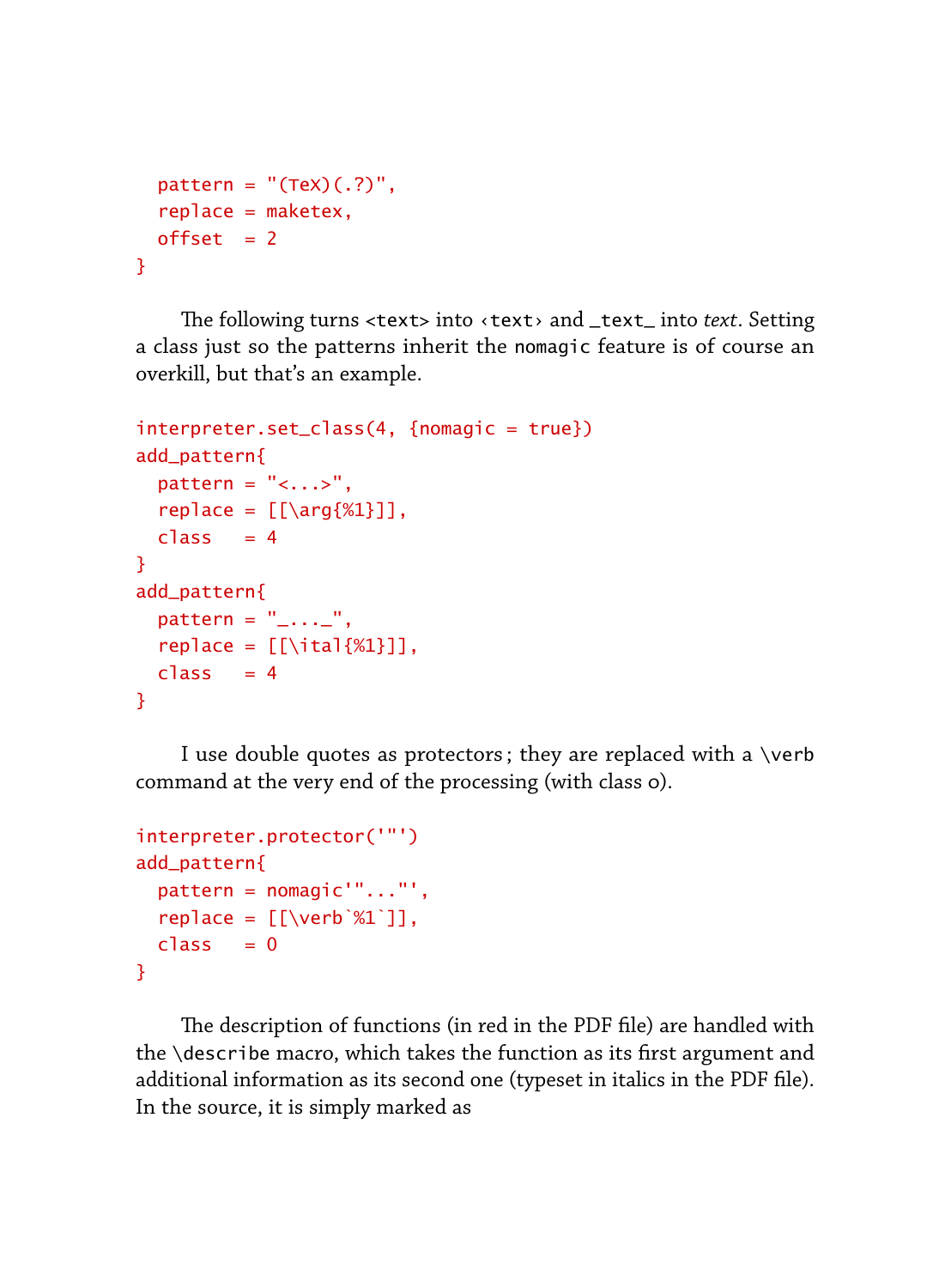```
> function (arguments) [Additional information]
```
with [Additional information] sometimes missing (i.e. there is no empty pairs of square brackets). Descriptions of entries in pattern tables follows the same syntax, except the line begins with >>. So the pattern first spots lines beginning with >[>] followed by at least one space, adds an empty pair of brackets at the end if there isn't any, and turn the whole into  $\ldots$  ) describe. The number of  $>$  symbols sets  $\describe's$  third argument, which specifies the level of the bookmark.

```
local function describe (buffer, num)
  local <math>l = buffer[num]</math>if not match (l, "%[.-%]%s*$") then
    l = 1... " []"
  end
  local le = match(1, ">>") and 4 or 3
  buffer[num] = qsub(1, ">>+%5+(.-)%5+%[(-.>)%]",
                 [[\describe{%1}{%2}{]] .. le .. "}")
end
add_pattern{
  pattern = "^* +%s+",
 call = describe}
```
Here's how multiline verbatim is handled ; in the source it is simply marked by indenting the line with ten spaces ; thus code is easily spotted when reading the source without useless and annoying <code>/</code> or anything similar to mark it. To be properly processed by TFX, the code should be surrounded by \verbatim and \verbatim/ (my way of signalling blocks). Those must be on their own lines, so we insert a line at the beginning and at the end of the paragraph : for the closing \verbatim/, we can simply replace the last line of the paragraph, which is the boundary line, unless we're at the end of the file. But for the opening \verbatim a line must be added at the beginning of the paragraph ; thus line numbers in the original source file and in its processed version don't match anymore, and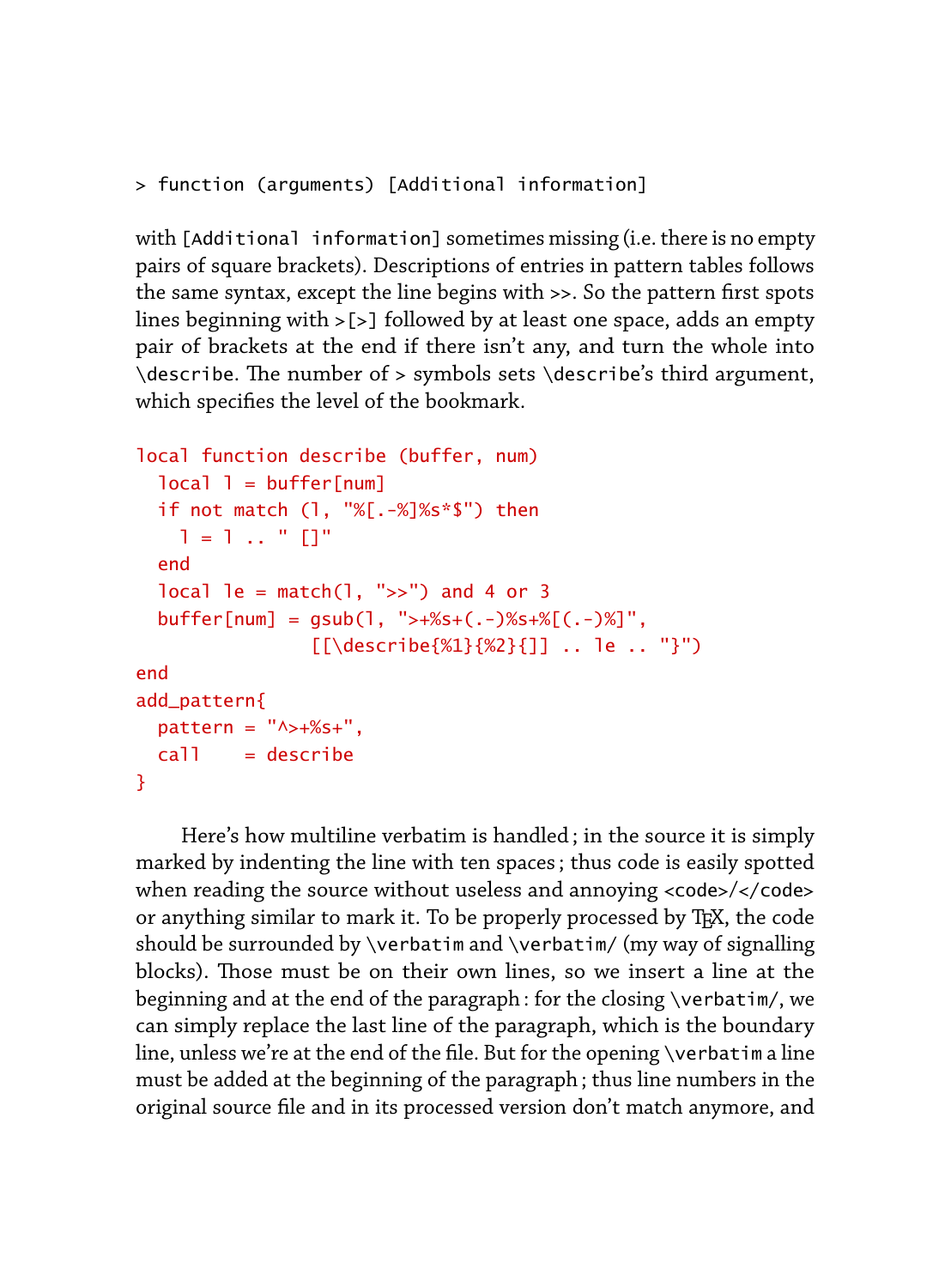this might be annoying when TFX reports erros. Besides, blank verbatim lines aren't handled correctly and create a new verbatim block instead. So this way of marking verbatim material is good for small documents, but explicit marking is cleaner and more powerful (albeit not so good-looking in the source file).

Note that the verbatim pattern belongs to class 2 and the entire paragraph is protected, so *Interpreter* leaves it alone afterward (remember the default class is 3). Of course, the first ten space characters are removed.

```
local function verbatim (buffer)
  for n, l in ipairs(buffer) do
   buffer[n] = gsub(l, "%s%s%s%s%s%s%s%s%s%s","", 1)
  end
 table.insert(buffer, 1, [[\verbatim]])
 if gsub(buffer[#buffer],
         interpreter.paragraph, "") == "" thenbuffer[#buffer] = [[\verbatim/]]
 else
   table.insert(buffer, [[\verbatim/]])
  end
 interpreter.protect()
end
add_pattern{
 pattern = "^%s%s%s%s%s%s%s%s%s%s",
 call = verbatim,class = 2}
```
And now comes the fun part. I wanted i-doc. Jua to be self-describing. The source of what you're reading right now isn't interpreter-doc.txt, but i-doc.lua itself input in the latter file with

```
\intepreterfile{doc}{i-doc.lua}
```
How should code and comment be organized in i-doc.lua ? Well, there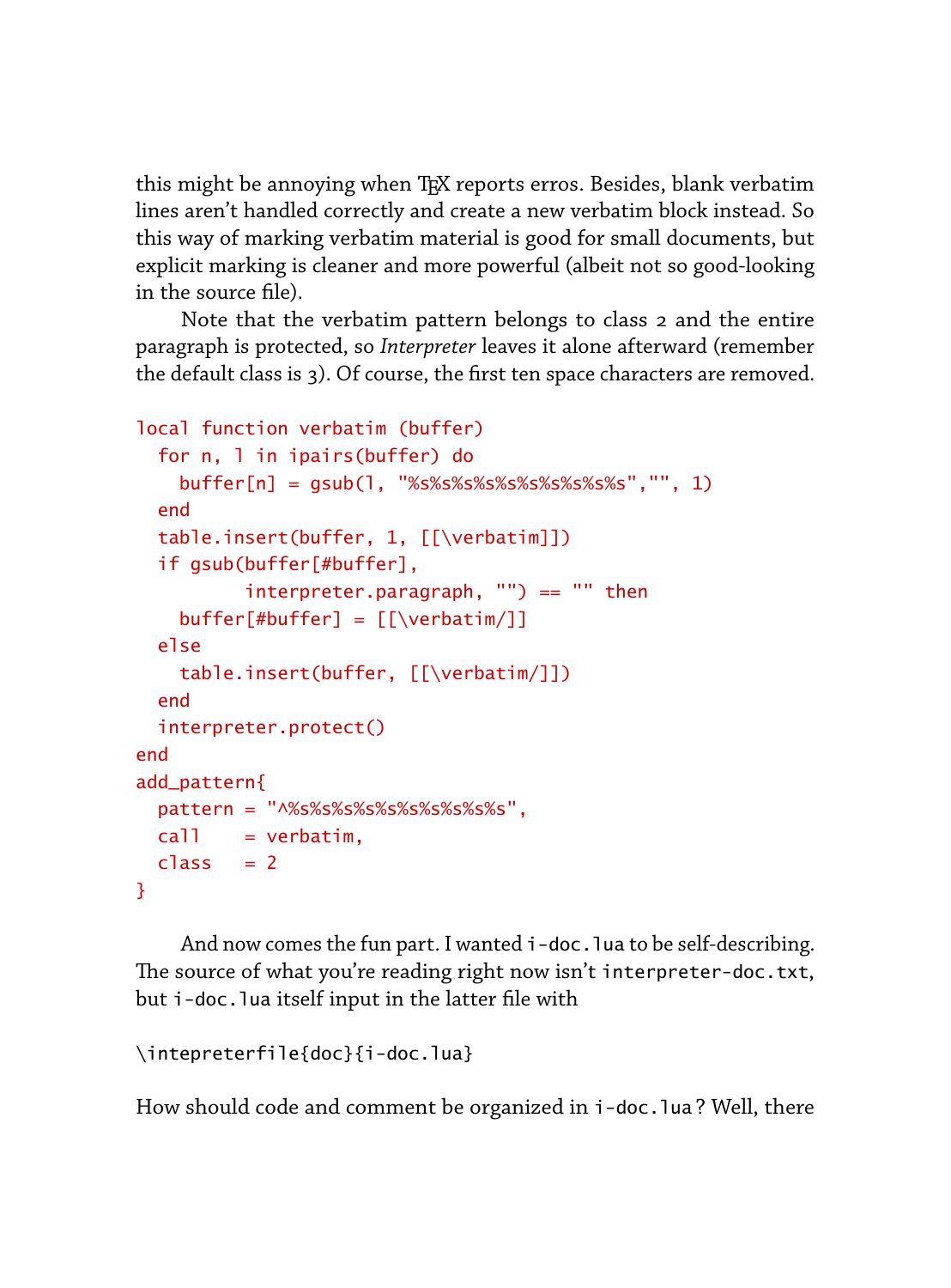is little choice, since the file is a normal Lua file : comment lines should be prefixed with -- or surrounded with --[[ and --]]. I chose the latter option, which is simpler. But normal code should also be typeset as verbatim material ; I could have begun all lines with ten spaces, but that would have seemed strange. Instead, --]] is turned into \source and \source/ is added at the end of the paragraph (\source is just \verbatim with a different layout). Which means all paragraphs have the same structure : comments between --[[ and --]] and code immediately following (--[[ is simply removed). The pattern is in class 1 and the paragraph is protected, so that lines indented with ten spaces or more aren't touched by the previous verbatim pattern (in class 2).

```
local function autoverbatim (buffer, line)
 buffer[line] = [[\s{source}]]for n = line + 1, #buffer do
   interpreter.protect(n)
 end
 if gsub(buffer[#buffer],
          interpreter.paracgraph, "") == "" thenbuffer[#buffer] = [[\source/]]else
    table.insert(buffer, [[\source/]])
 end
end
add_pattern{
 pattern = nomagic"%^--]]",
 call = autoverbatin,class = 1}
local function remove_comment ()
 return ""
end
add_pattern{
 pattern = nomagic'''%^ - - [['',replace = remove_comment
}
```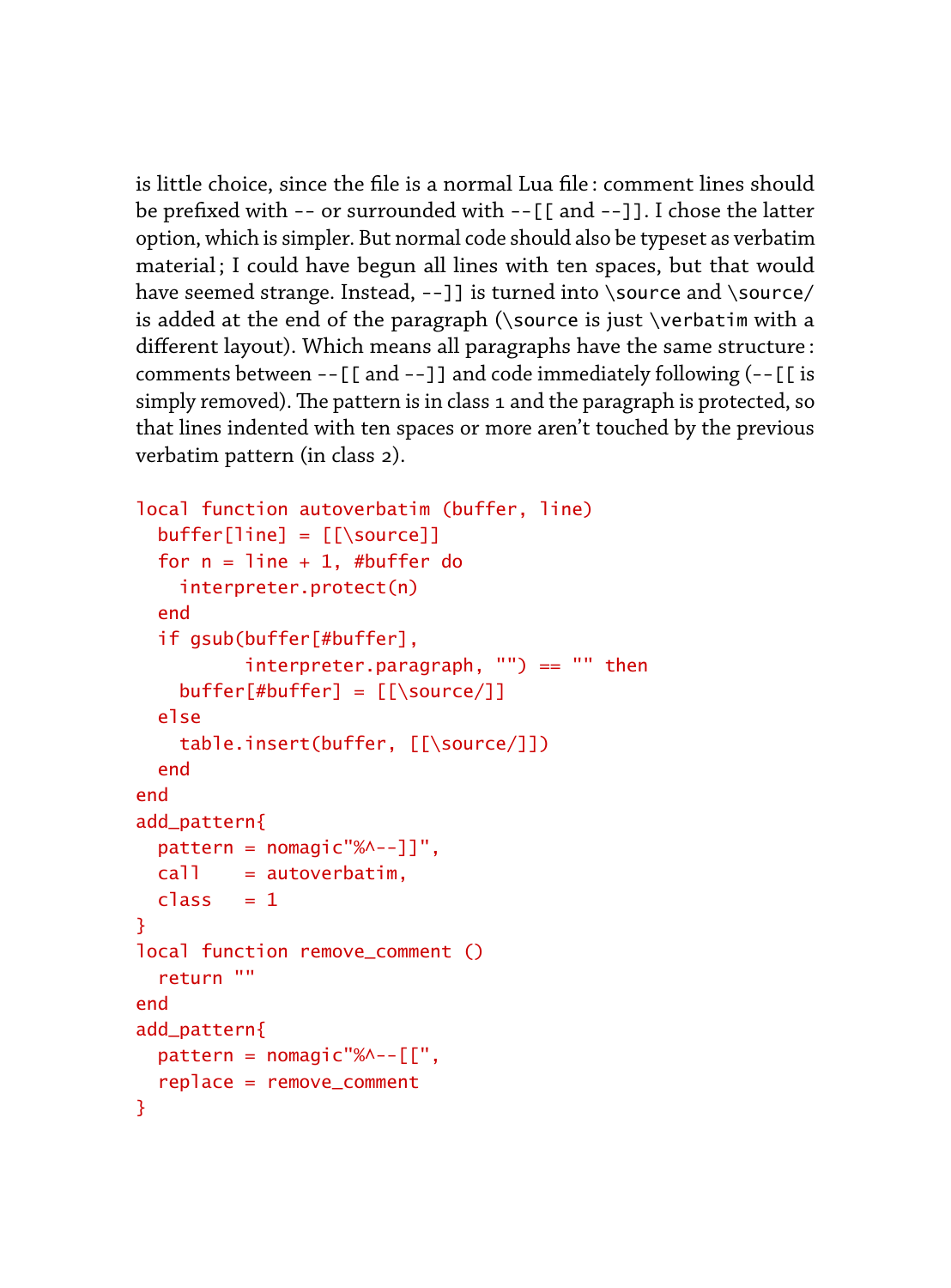# **e Gates in Interpreter**

*Interpreter* is written with the Gates package (only the Lua side, actually). It means that it can be hacked down to the core. Here I'll simply list the gates involved ; you should read the Gates documentation to learn how to use them.

There are three gates families : interpreter, associated with the main interpreter table, contains the user interface ; interpreter\_tools, associated with interpreter.core.tools table, contains internal functions ; finally interpreter\_reader, associated with the interpreter.core.reader table, contains the main functions used to read the file.

Whenever I mention a conditional or a loop, I mean the local conditionals and loops, relative to the l-gate where the gate appears. Also, the syntax indicates the arguments a gate uses, not all the arguments that are passed to it (which are simply what the previous gate has returned).

As an example of customizing *Interpreter* with Gates, you could very well add a bit of code which does something to all lines. Inserting a small gate, say everyline, after check\_direct in aggregate\_lines below would do the trick, e.g.:

```
function interpreter.core.reader.everyline (file, line)
 line = dosomething(line)
  return file, line
end
interpreter.core.reader.add(
  "everyline", "aggregate_lines", "after check_direct")
interpreter.core.reader.conditional(
  "everyline", "aggregate_lines", function (f, l) return l end)
```
(Note that it is important to check that the line really exist, because one might have hit the end of the file ; hence the conditional, as with others gates in aggregate\_lines).

# **e interpreter table**

All the user functions in interpreter are simple m-gates, so they can be treated as ordinary functions, except interpreter.add\_pattern, which is an l-gate containing, built as :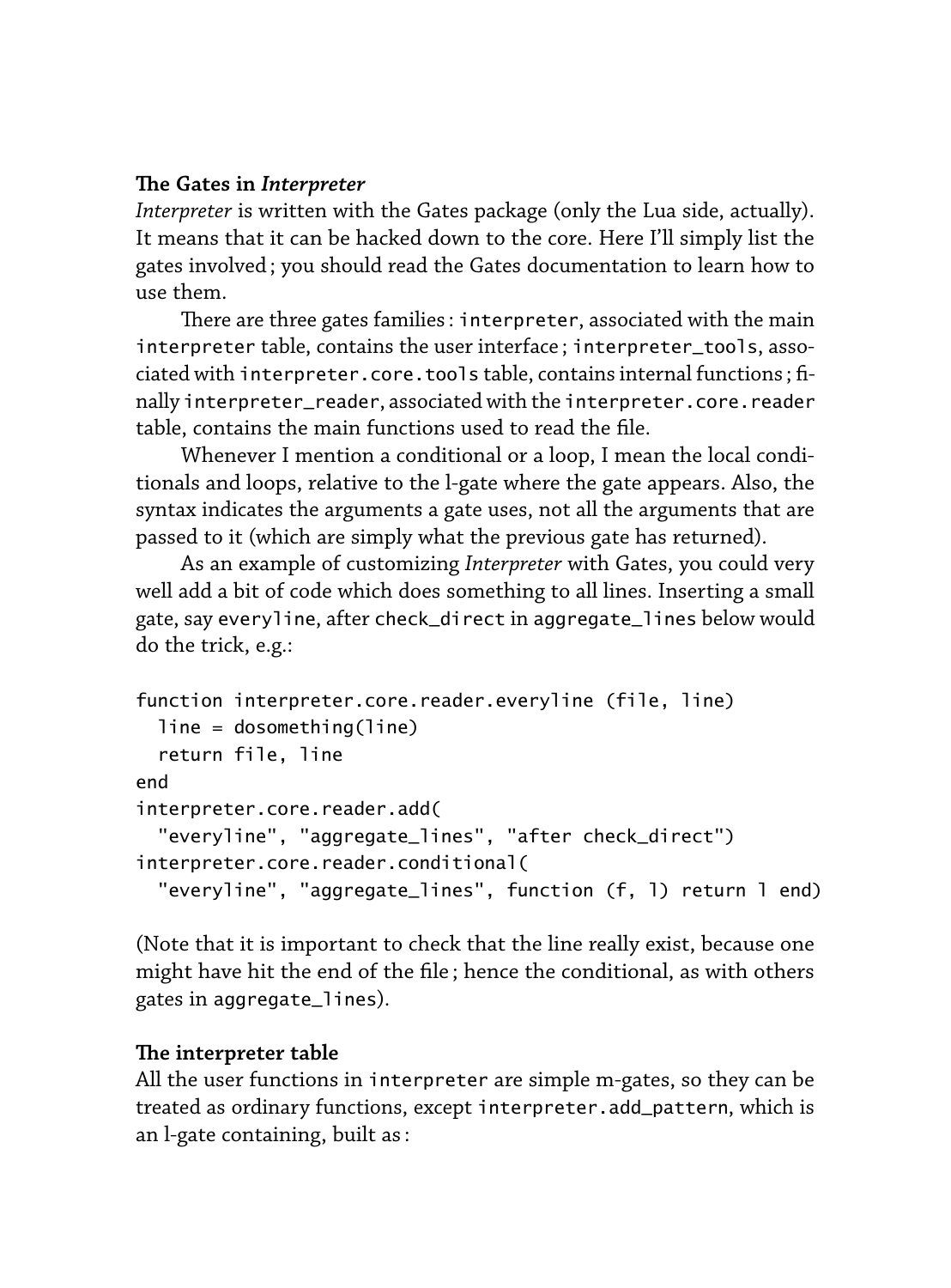#### add\_pattern

- . ensure\_class
- . apply\_nomagic
- . insert-pattern
- . . do\_insert
- . . sort\_class

## ensure\_class (‹pattern›) *(m-gate)*

Creates the class of ‹pattern› if necessary, and set it as the metatable for ‹pattern›. Classes themselves are kept in the interpreter.core.classes table. The gate return  $\triangle$  pattern  $\triangle$  and the class number.

## apply\_nomagic (‹pattern›, ‹class›) *(m-gate)*

Transforms the pattern entry in ‹pattern› with intepreter.nomagic ; tied to a conditional that returns ‹pattern›'s nomagic entry (so the gate is executed only if nomagic is true) ; autoreturns both arguments.

```
insert_pattern (‹pattern›, ‹class›) (l-gate)
An autoreturning l-gate containing the following two gates.
```

```
do_insert (‹pattern›, ‹class›) (m-gate)
Adds ‹pattern› to ‹class› (i.e. interpreter.core.classes[<class>]).
```
# sort\_class (‹pattern›, ‹class›) *(m-gate)*

Sorts  $\langle$  class> with function interpreter.core.tools.sort. This gate can be skipped to apply the patterns in the order in which they were declared.

#### **e interpreter.core.tools table**

All the functions in the interpreter.core.tools all are simple m-gates.

#### sort (‹patt1›, ‹patt2›) *(m-gate)*

Returns true if the pattern in patt1 is longer than the one in patt2, or if they have the same length and the first ranks before the second with respect to alphabetical order. The gate is used in the interpreter.sort\_class m-gate.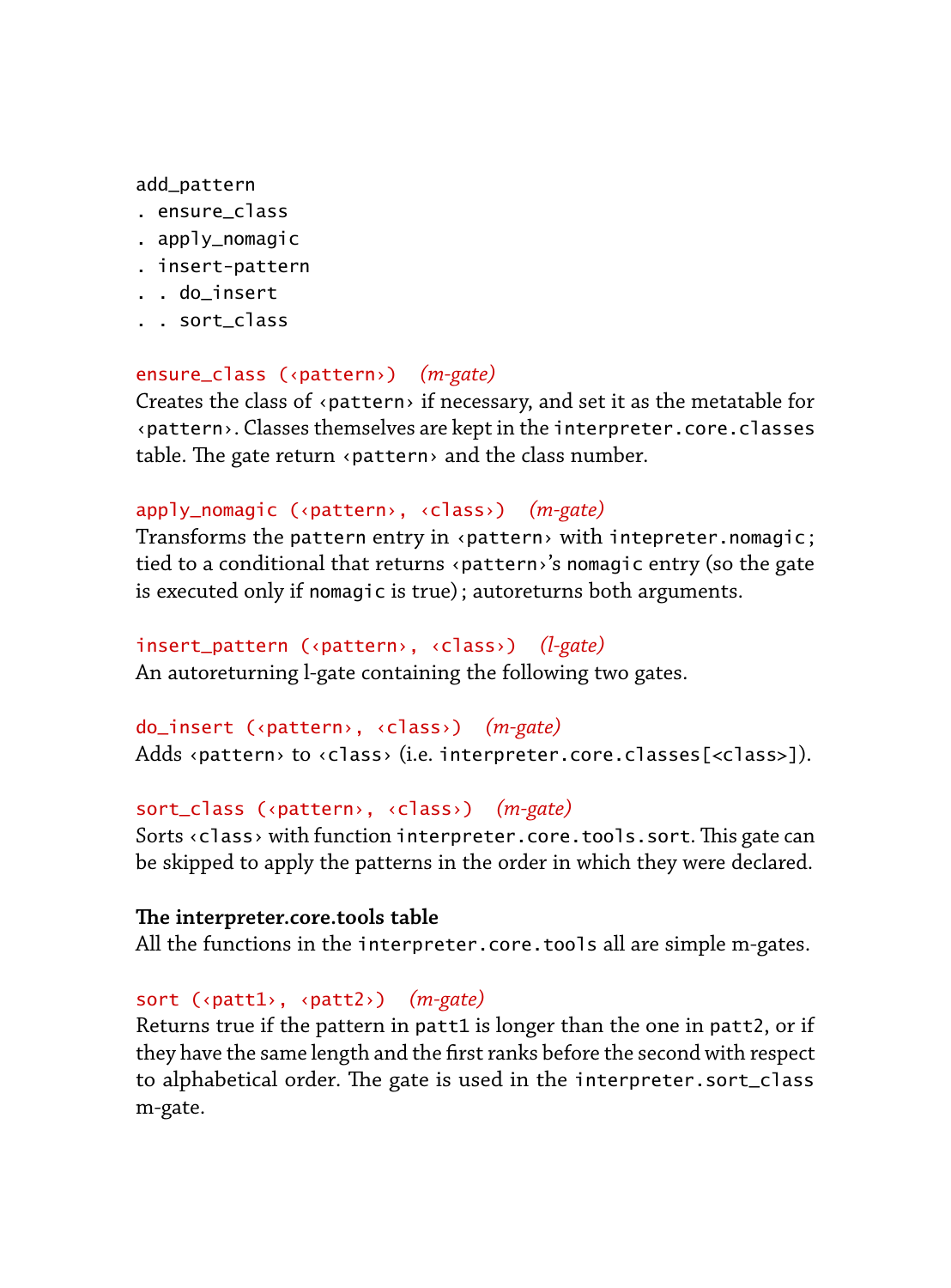xsub (‹string›, ‹index›, ‹pattern›, ‹replacement›) *(m-gate)* Returns ‹string› with ‹pattern› replaced with ‹replacement›, but only once, and only after ‹index›.

#### protector (‹string›, ‹index›) *(m-gate)*

Checks whether ‹index› in ‹string› isn't between characters declared with interpreter.protector. If that is the case, the function returns nil and the index of the second protector. Otherwise, it returns <index>.

#### get\_index (‹string›, ‹pattern›, ‹index›) *(m-gate)*

Checks whether ‹pattern› occurs in ‹string›, starting at ‹index›. If it does, but if ‹index›-1 is interpreter.escape, calls itself with ‹index›+1. Otherwise, calls interpreter.core.tools.protector to check whether  $\langle$  index> is in a protected part of the string. If so, calls itself with  $\langle$  right>+1 instead of  $\langle$  index>, where  $\langle$  right> is the second return value of of interpreter.core.tools.protector, i.e. it searches again after the right protector. If ‹index› is found, end of story, returns ‹index›, otherwise returns nothing.

The interpreter.core.tools table also contains magic\_characters, a table with an entry for each magic character in Lua except `.' and `%' ; the values to those entries are the same characters prefixed with '%'. The table is used by interpreter.nomagic to spot and replace magic characters, with the dot and the percent sign dealt with independantly.

#### **e interpreter.core.reader table**

*Interpreter* works by hooking in the open\_read\_file callback ; the function registered there is the interpreter.core.reader.input l-gate, built as  $follows.$ 

#### input

- . unregister
- . . set\_unregister
- . . use\_unregister
- . open\_file
- . set\_reader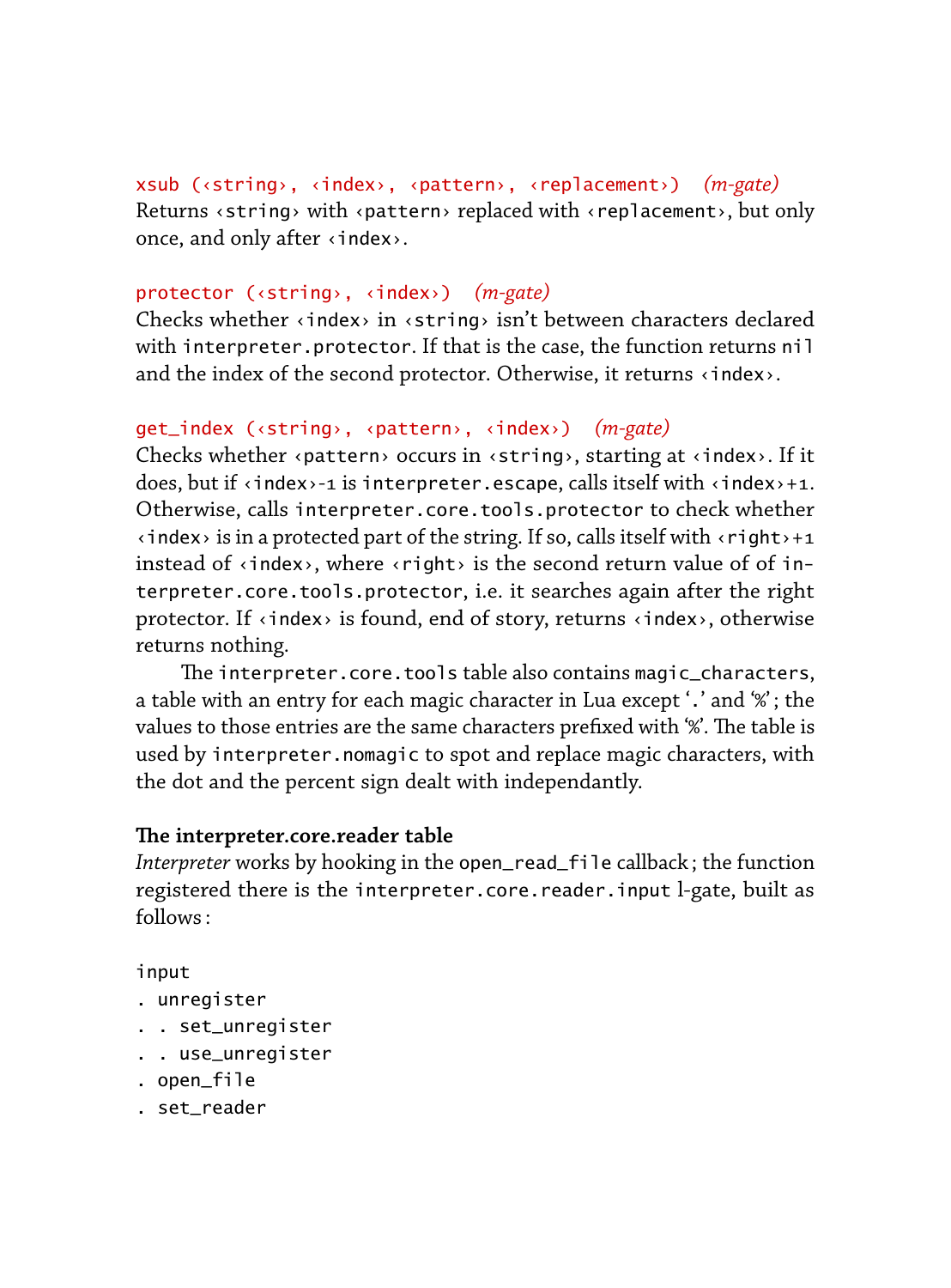#### unregister (‹filename›) *(l-gate)*

Contains the following two m-gates ; ‹filename› is received from input, which itself receives it from the callback, i.e. that's the file that's being input (the second argument to \interpretfile). It is also automatically returned.

## set\_unregister () *(m-gate)*

Sets the function to remove input from the callback, namely interpreter.unregister ; the gate is called only if gate interpreter.unregister doesn't already exits. If luatexbase is detected, the functions there are used ; otherwise, callback.register is used with nil as the second argument.

# use\_unregister () *(m-gate)*

Calls interpreter.unregister(). (You don't want the next input file to be processed with *Interpreter* by default, that's why you remove the callback function ; not that the current one is nonetheless processed with the current file, of course.)

```
open_file (‹filename›) (m-gate)
Returns io.open(<filename>).
```

```
set_reader (‹file›) (m-gate)
```
Returns a table with a reader entry containing a function whose definition is

```
function ()
  return interpreter.core.reader.read_file(f)
end
```
That's the convention for the open read file callback : it should return such a table, and the function will be called each time a line is required from the input file.

So most of the work is done by interpreter.core.reader.read\_file, which is why it is so heavy ; it receives a file handle :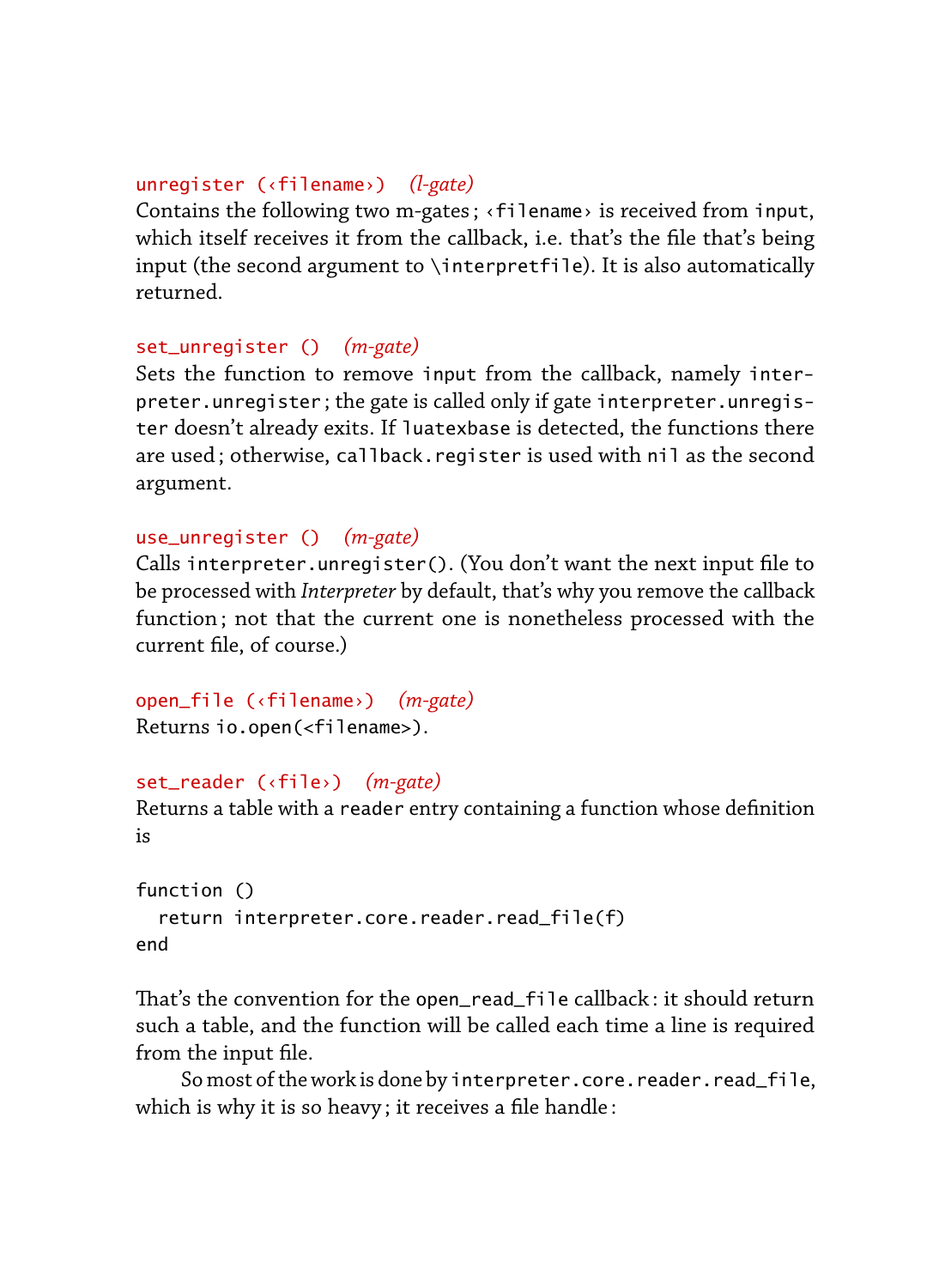read\_file

- . make\_paragraph
- . . aggregate\_lines
- . . . read\_line
- . . . check\_direct
- . . . insert\_line
- . . apply\_classes
- . . . pass\_class
- . . . . pass\_pattern
- . . . . . process\_lines
- . . . . . . switch
- . . . . . . call
- . . . . . . replace
- . . . . . . protect
- . . . unprotect
- . . . . undo\_protected
- . . . . unprotect\_lines
- . . . remove\_escape
- . return\_line

#### make\_paragraph (‹file›) *(l-gate)*

The big l-gate that contains everything that follows, barring return\_line. It is called if and only if the interpreter.core.lines table is empty; that table is where lines of a paragraph are stored, and it is emptied by return\_line.

# aggregate\_lines (‹file›, ‹line›) *(l-gate)*

The main l-gate that reads line from  $\langle$  file> and stores them in interpreter.core.lines. It loops until ‹line› is nil or equivalent to interpreter.paragraph. (Of course, ‹line› is nil on the first iteration, but the loopuntil conditional is evaluated after that first iteration, during which the last subgate insert\_line will probably returns a line.)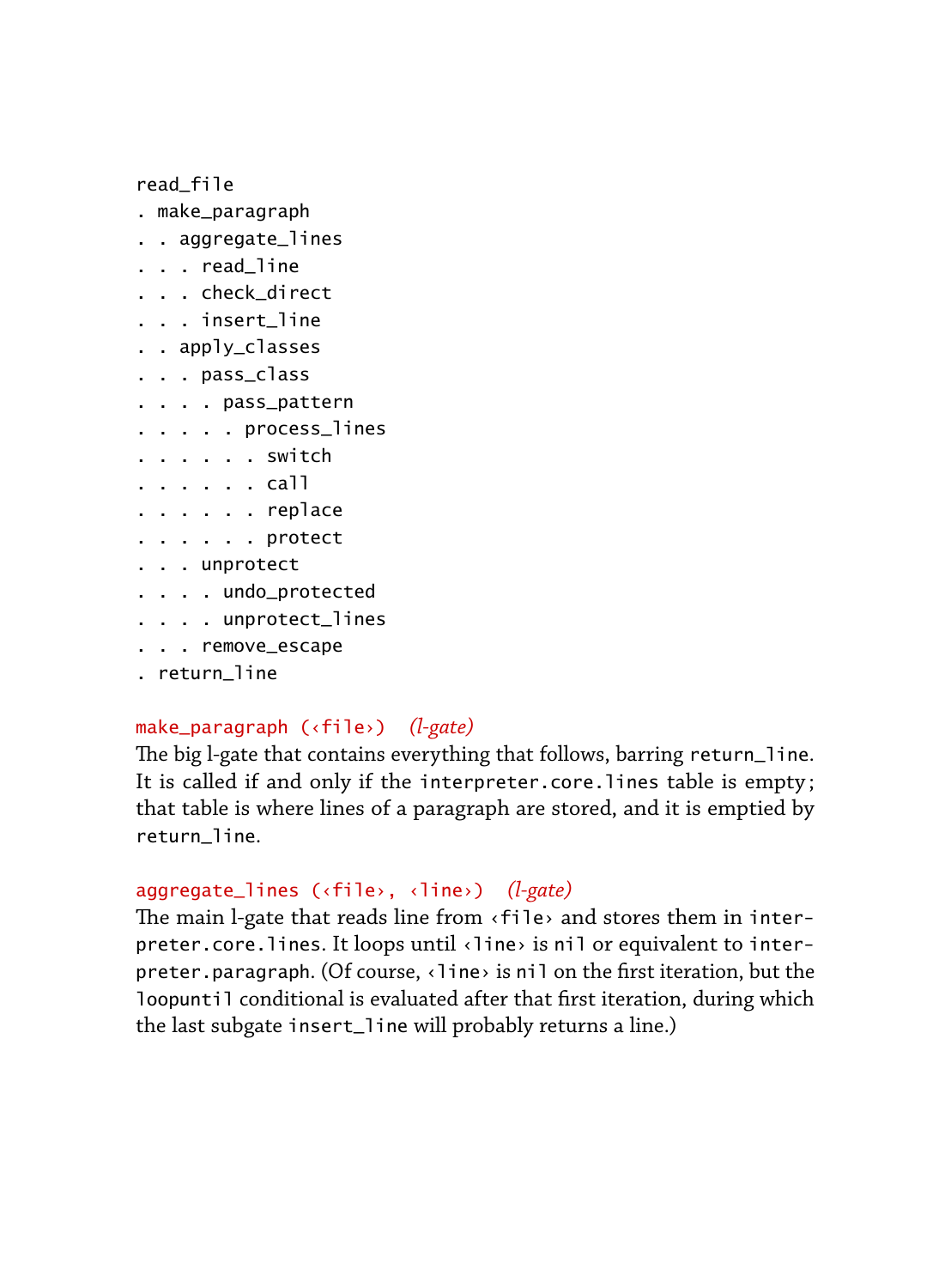#### read\_line (‹file›) *(m-gate)*

Reads the next line from ‹file›, and returns ‹file› and that line.

# check\_direct (‹file›, ‹line›) *(m-gate)*

If ‹line› begins with interpreter.direct, removes it and use loadstring on the resulting string. Returns ‹file› and ‹line›, the latter set to an empty string is the previous operation applied. The gate depends on a conditional: <line> should be non-nil (of course), and interpreter.direct should be defined.

#### insert\_line (‹file›, ‹line›) *(m-gate)*

Adds <line> to interpreter.core.lines. Automatically returns the two arguments (and if ‹line› isn't nil or equivalent to interpreter.paragraph, it will be executed again).

#### apply\_classes () *(l-gate)*

The l-gate that applies transformations to the lines, once the paragraph has been gathered, with the gates that follow. For each class, it will apply each pattern on each line. It depends on a conditional : interpreter.core.lines shouldn't be empty, and interpreter.active should be true.

#### pass\_class () *(l-gate)*

This gate iterates on all classes in interpreter.core.classes and then on class 0. On each iteration it checks beforehand whether the paragraph is protected, i.e. interpreter.core.reader.protected isn't a boolean (see unprotecte below). On each iteration, the class number and the class itself are returned. (This behavior is implemented with a Gates iterator.)

# pass\_pattern (‹ignored›, ‹class›) *(l-gate)*

Same as pass\_class, except it iterates on the patterns in class : it is executed as long as interpreter.core.reader.protected and returns the patter number and the pattern itself. (The  $\triangle$ ignored> argument isn't used; it is for the pass\_class iterator ; the same holds for the following gates.)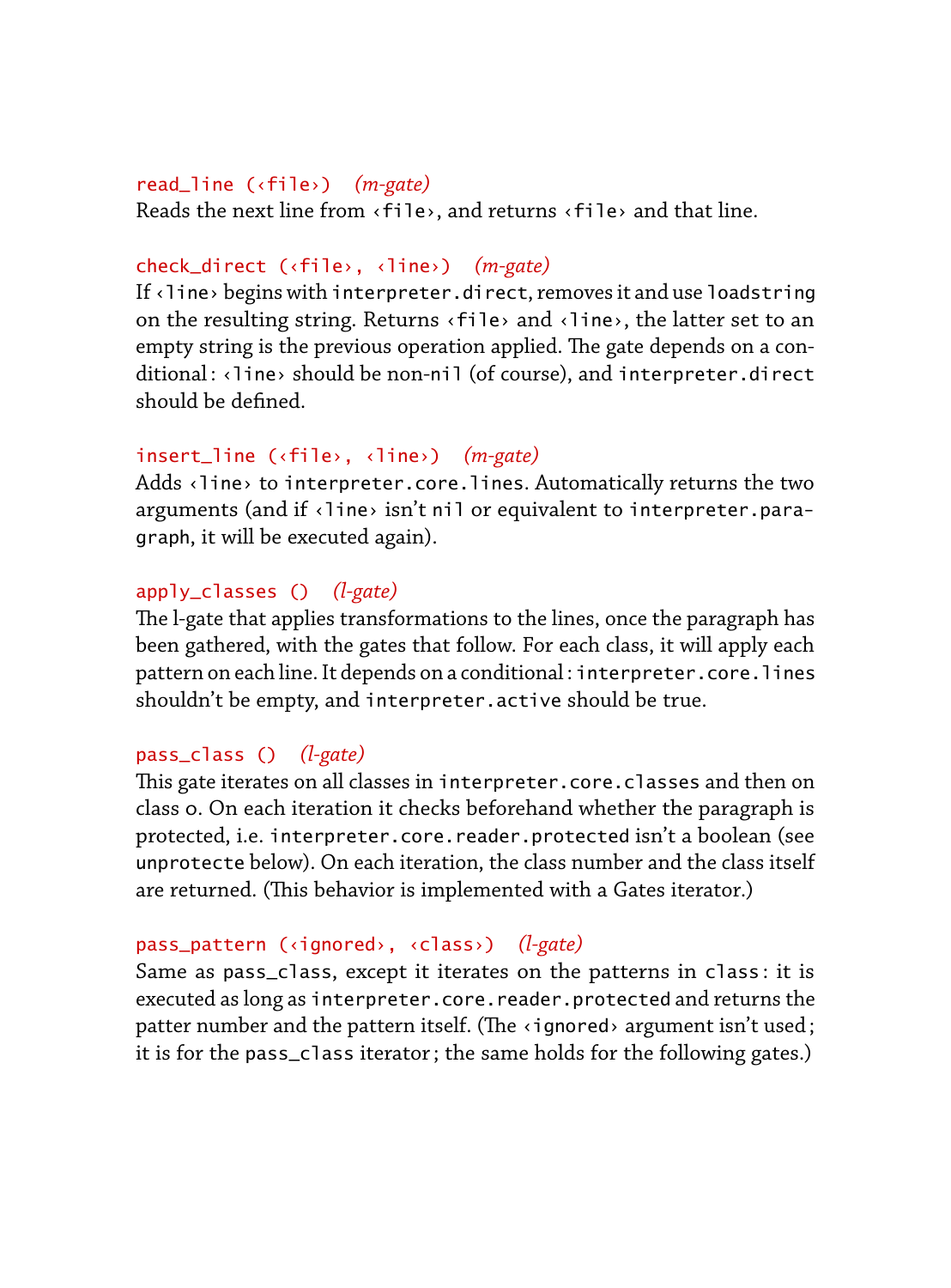#### process\_lines (‹ignored›, ‹pattern›) *(l-gate)*

Again, this calls an iterator. It browses each line in interpreter.core.lines and returns the line's number (provided it is valid, i.e. not a table, see protect below), ‹pattern› and the current index in that line. To keep track of the current line and index, two internal numbers are used : interpreter.core.reader.current\_line and interpreter.core.reader.current\_index.

## switch (‹line›, ‹pattern›, ‹index›) *(m-gate)*

If ‹pattern› has a call entry, it sets the call gate below to ajar ; otherwise, if ‹pattern› has a replace entry, it sets the replace gate to ajar.

#### call (‹line›, ‹pattern›, ‹index›) *(m-gate)*

This gate is closed by default and set to ajar by switch above. If, starting at  $\langle$  index>, the  $\langle$  pattern>'s pattern entry can be found in  $\langle$  line> with interpreter.core.tools.get\_index (which makes sure that protectors are obeyed and returns ‹newindex›, where the pattern is found if it occurs), the ‹pattern›'s call entry is applied as

```
<pattern>.call(interpreter.core.lines,
               <line>, <newindex>, <pattern>)
```
This may returned zero, one or two values. If nothing is returned, interpreter.core.reader.current\_index is set to 0, which makes the process\_lines iterator consider the next line. If one value is returned, it is the new current index and process\_lines will not update the line number. If two values are returned, the first is the new current line number and the second the new current index.

```
replace (‹line›, ‹pattern›, ‹index›) (m-gate)
```
This gate is closed by default and set to ajar by switch above. This tries to find the ‹pattern›'s pattern like call above, and if it is found, it applies interpreter.core.tools.xsub as :

```
xsub (interpreter.core.lines[<line>],
     <newindex>, <pattern>.pattern, <pattern>.replace)
```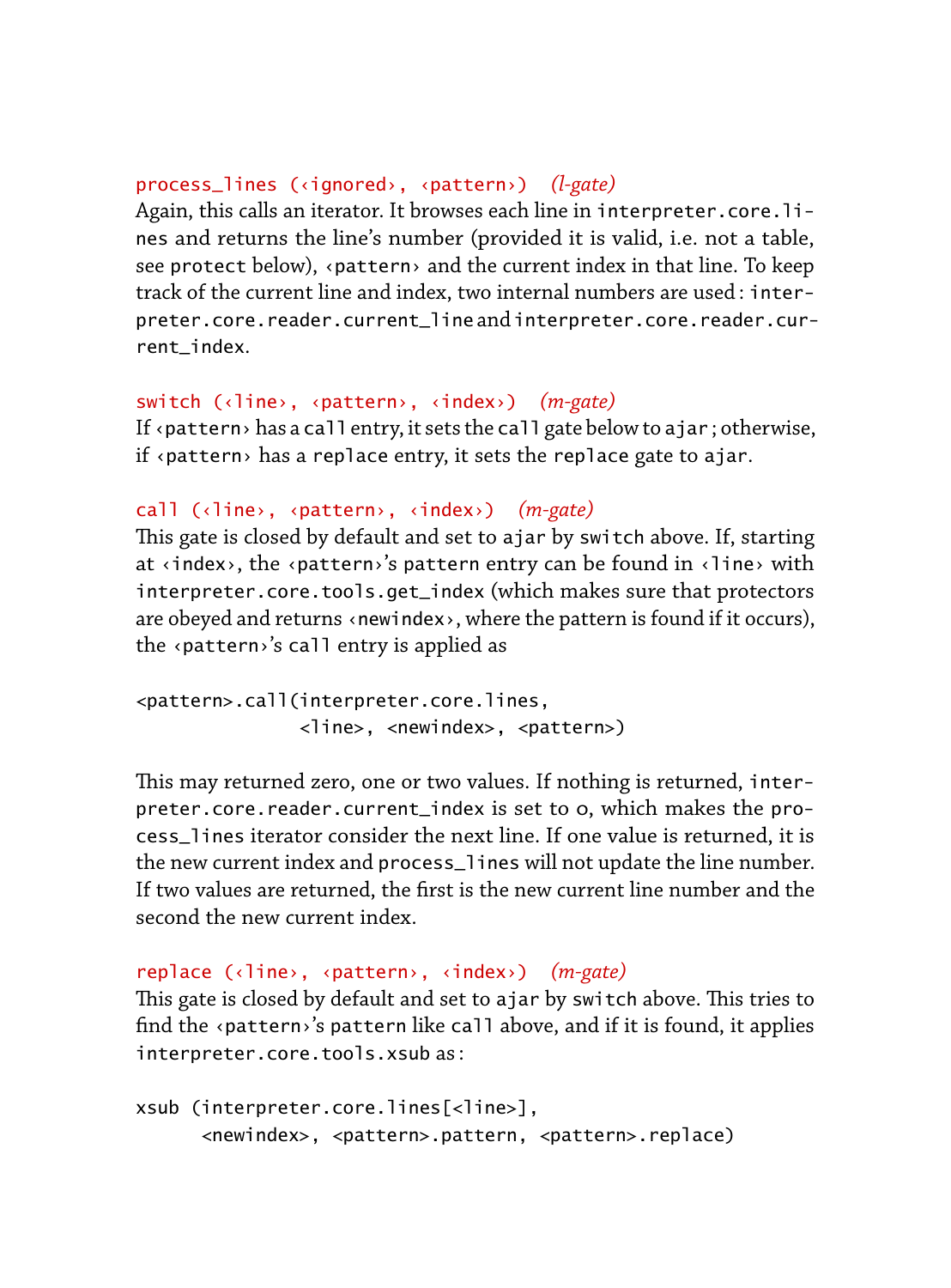where «newindex» is defined as in call. The return value of xsub is assigned to interpreter.core.lines[<line>], and the current index is set to  $\langle$  index> plus the  $\langle$  pattern>'s offset if any. If the pattern wasn't found, the current index is set to 0, which makes process\_lines turn to the next line as explained in call.

## protect () *(m-gate)*

The interpreter.protect() function can either protect the whole paragraph (when no argument is passed) or a single line (when a number is passed). In the first case, interpreter.core.tools.protected takes the value true, which is checked in various gates above. In the second case, interpreter.core.tools.protected is a table with each index indicating a line to be protected. This gate implements the protection in that case: it iterates on all entries in the table with pairs and protects the line with the same index in interpreter.core.lines by transforming it into a table (with a single entry, the string representing the original line) ; the type of the line is checked in the process\_lines iterator above. The gate's iterator doesn't take arguments, but the function itself is defined as taking a number (the line).

## unprotect () *(l-gate)*

Now all the patterns in all the classes have been applied to the entire paragraph, and protection must be removed. This l-gate contains the following two gates.

#### undo\_protected () *(m-gate)*

Simply sets interpreter.core.tools.protected to nil so it is ready for the next paragraph.

## unprotect\_lines () *(m-gate)*

Restores all the lines in interpreter.core.lines as simple strings. The gate uses an iterator that simply runs ipairs on interpreter.core.lines, so the function's definition actually takes the line's number and the line itself as arguments.